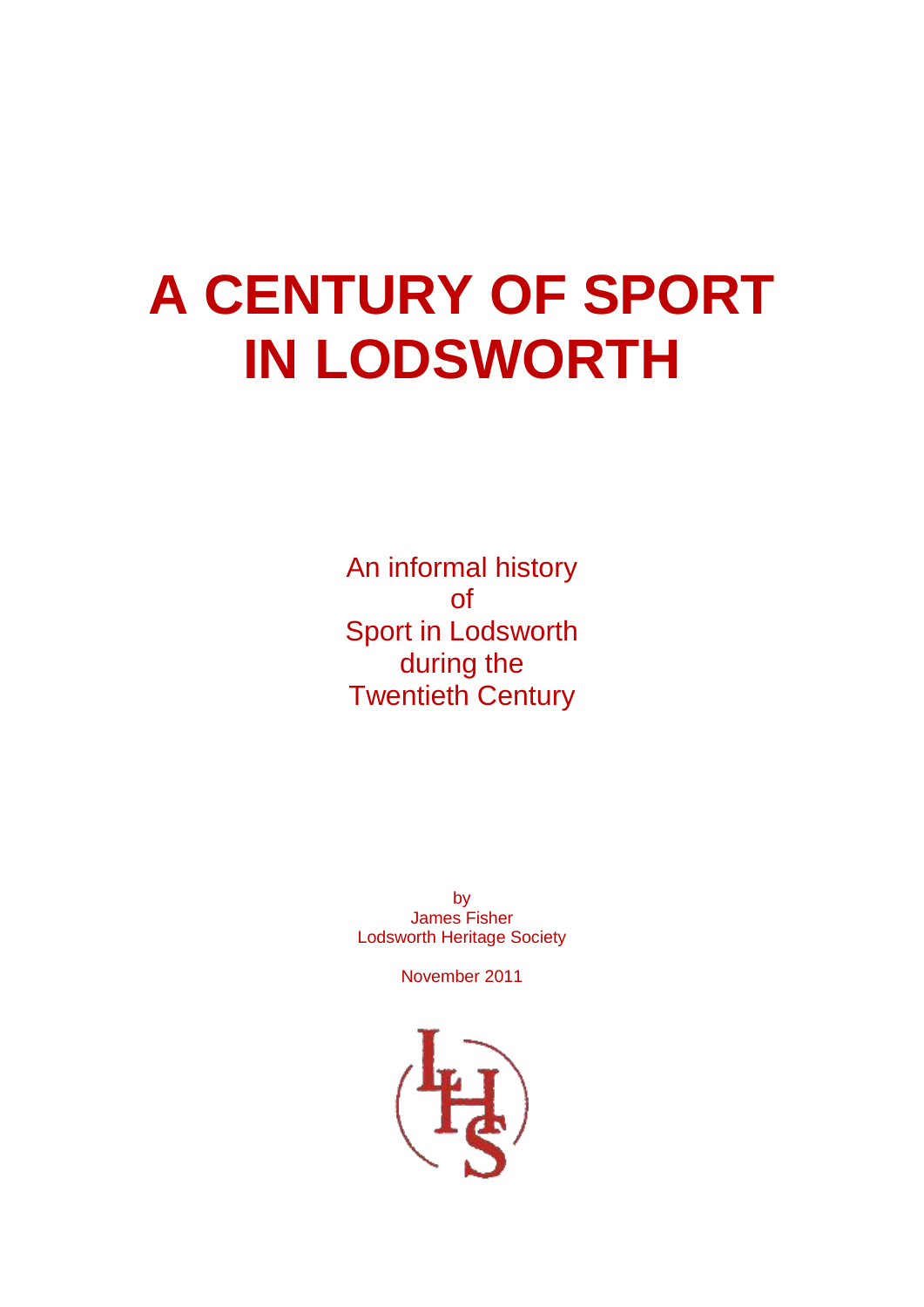## AN INFORMAL HISTORY  $\sim$ f SPORT IN LODSWORTH

The following text is based almost entirely on notes used by James Fisher in his presentation in Lodsworth Village Hall on 4 November 2011 with later additions and corrections arising from contributions made by the audience. This will explain the informality of the text. Since new material continues to turn up from time to time, this document may be considered 'live' and subject to occasional updating.

Good evening ladies and gentlemen. Only last week, at the Gardening Club AGM, ideas were sought for events to be pursued in the forthcoming year. In particular it was felt that illustrated talks with slides were probably the least popular events and were best avoided. Now. What am I about to do?

However, since many of you were, or indeed in some cases still are, participants, I hope that we can develop my limited findings through dialogue during the evening.

Within the time available we will explore the history of our three main sports as played over the last century, Cricket, Football and Stoolball. Given time, there will also be a short but intriguing piece on chess.

# STOOLBALL

Since Stoolball lays claim to being the earliest of our three sports, having been started, in Sussex, as far back as the  $14<sup>th</sup>$  Century - and is perceived as the forerunner to cricket, we thought we'd start with that.

Immediately I have to say that this title is something of a misnomer since we have found no evidence of Stoolball being played in Lodsworth before 1952, so we are really talking here about half a century.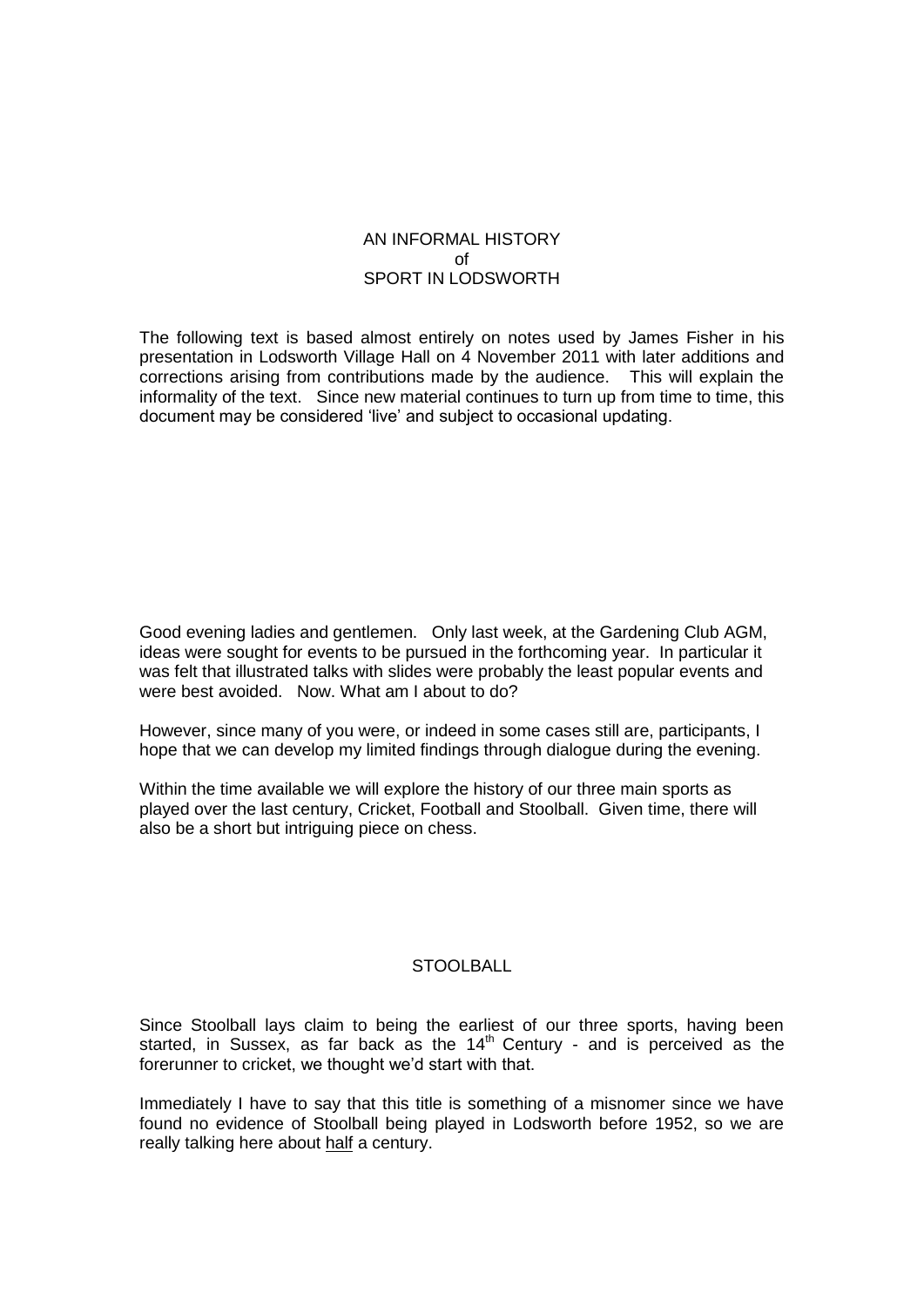However, to start with it might be helpful to touch on the origins of the game and how it is played? Certainly I admit that I knew very little about stoolball before coming to Lodsworth and perhaps there are some here tonight who might also like to know more about it.

## **STOOLBALL**

When it was first played, chiefly if not entirely by milkmaids, milking stools were used as wickets – hence the name of course – and we have here a 1767 print appearing to

show a four legged stool as a wicket. So it would appear that this form of the game, or at any rate this form of wicket, prevailed for a very long time. Only some centuries after its inception do we read that the seat of the stool was hung from a tree, presumably at a height nearer the four feet of the modern wicket, and from that was developed a simple board being attached to a post.





The modern wicket was certainly in place by the middle of the 19thC. as we can see from this 1878 print, although you may note that the board in this print is octagonal with the corners, removed whilst today's wicket has a square board. (exhibit shown).

The official rules state that play normally takes place within a 90 yard boundary although in Lodsworth the team say they

prefer to 'run everything', claiming that this ensures their superior fitness!

As in cricket runs are scored by running between the wickets or hitting the ball beyond the boundary. Although I did read somewhere that, in its original form, the batsman had merely to defend the wicket with his hand, scoring a point for each successful stop until the wicket was hit. If true it hardly sounds exciting! This print was taken in 1861.



Each Stoolball team consists of eleven players. Bowling is under arm from a crease about a third of the way down the pitch with the ball reaching the batsman on the full as in rounders rather than bouncing from the pitch as (usually intended) in cricket. The pitch itself is, at 16 yards, 6 yards shorter than a cricket pitch. Each over comprises 8 balls as opposed to the 6 ball over in cricket. No balls and wides apply as in cricket.



Whereas in cricket there are ten ways of being dismissed, including things like being timed out and obstruction, stoolball players may only be out bowled, caught or run out. There is no lbw as such but if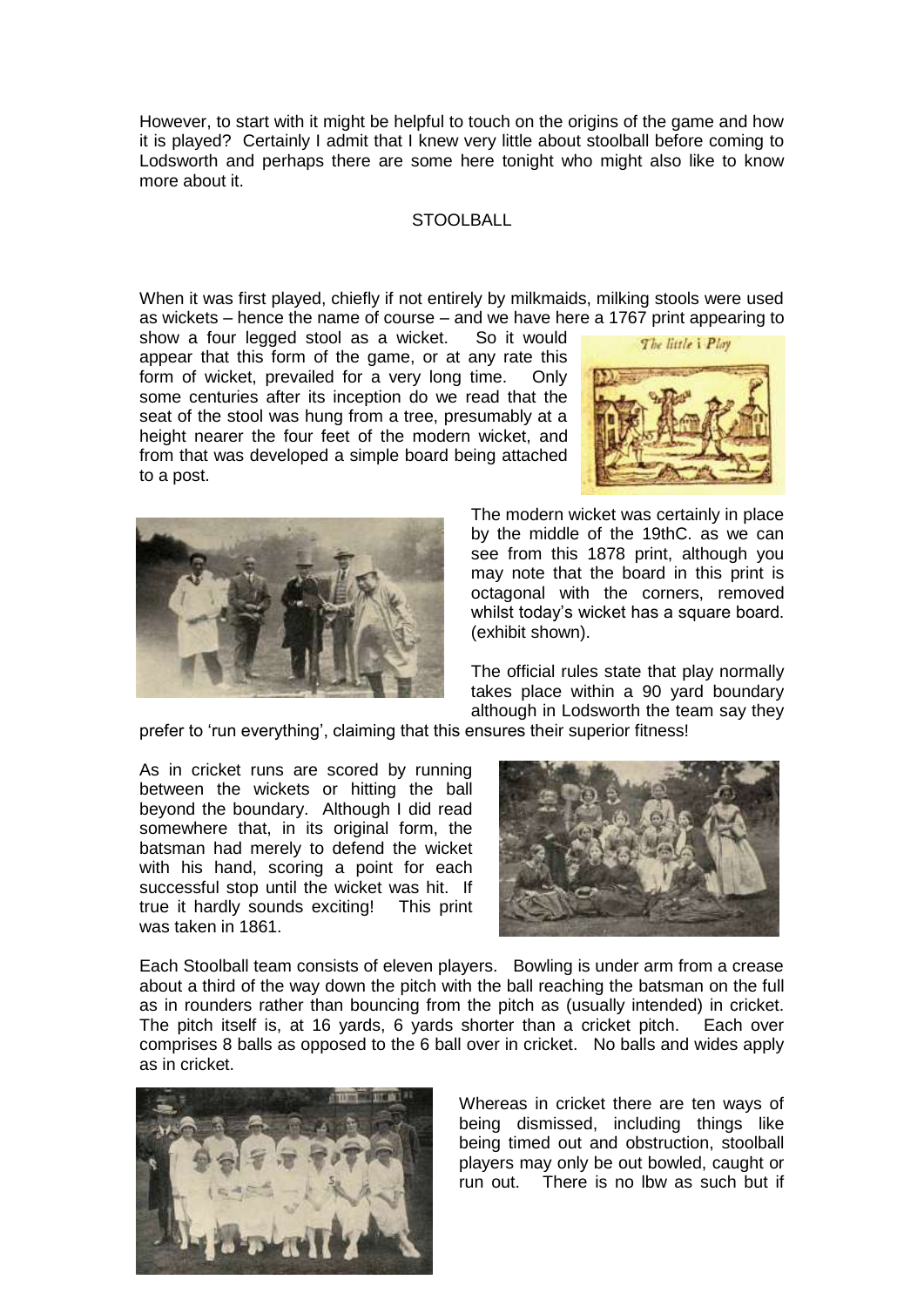any part of the body other than the hand prevents the ball from hitting the wicket, the batsman is deemed to be bowled out.

The bat, as you can see, (exhibit shown) is rather like a table tennis bat but considerably heavier. The handle is spliced into the blade and the back is chamfered like a cricket bat. The ball, (again exhibit shown) is somewhat smaller than a cricket ball and has a sewn leather cover.

The popularity of stoolball as a game seems to have fluctuated over the centuries but it made something of a renaissance in the early part of the twentieth century – championed largely by one Major Grantham. He even introduced the game to Lords where it was played during the 1920s.

Historically, it is hard to imagine that, bearing in mind its Sussex roots, stoolball was not played in Lodsworth many years ago but, unfortunately, as I explained earlier, we have found no record of it until 1952 when a group of local girls got together to start up a team here in Lodsworth. Quite what sparked this off is not known though the advent of the new recreation ground must have been an obvious contributor.





Here we have one of the earliest photographs we could find taken, it is thought in 1952, with Marie Courtney (later Marie Bowers) as captain in the middle top row and Fay Bayley (now Fay Bicknell of course) as vice captain on her right. However, neither Ann Hill nor Rosemary Hyde, who is today's president appear and they were certainly two of the founding members. Marjorie Morley was appointed as chairman and Grace Osborne, then running the Hollist, was appointed secretary.

We do know that, as soon as they were set up, the girls played an inaugural game against Duncton – though regrettably nobody seems to remember anything about the game, let alone the result.

As the team developed it was found to include several mother and daughter partnerships and was almost entirely made up from Lodsworthians. However, although the team has gone from strength to strength, local representation has gradually dwindled and most players now come from Midhurst. We will see the same thing happening in other sports this evening.

Transport to those early away matches was initially provided by Marjorie Morley's husband Clem driving the works van from the local saw mill (now Wests) in Selham. Quite why this was called the 'passion wagon' is, perhaps for good reason, not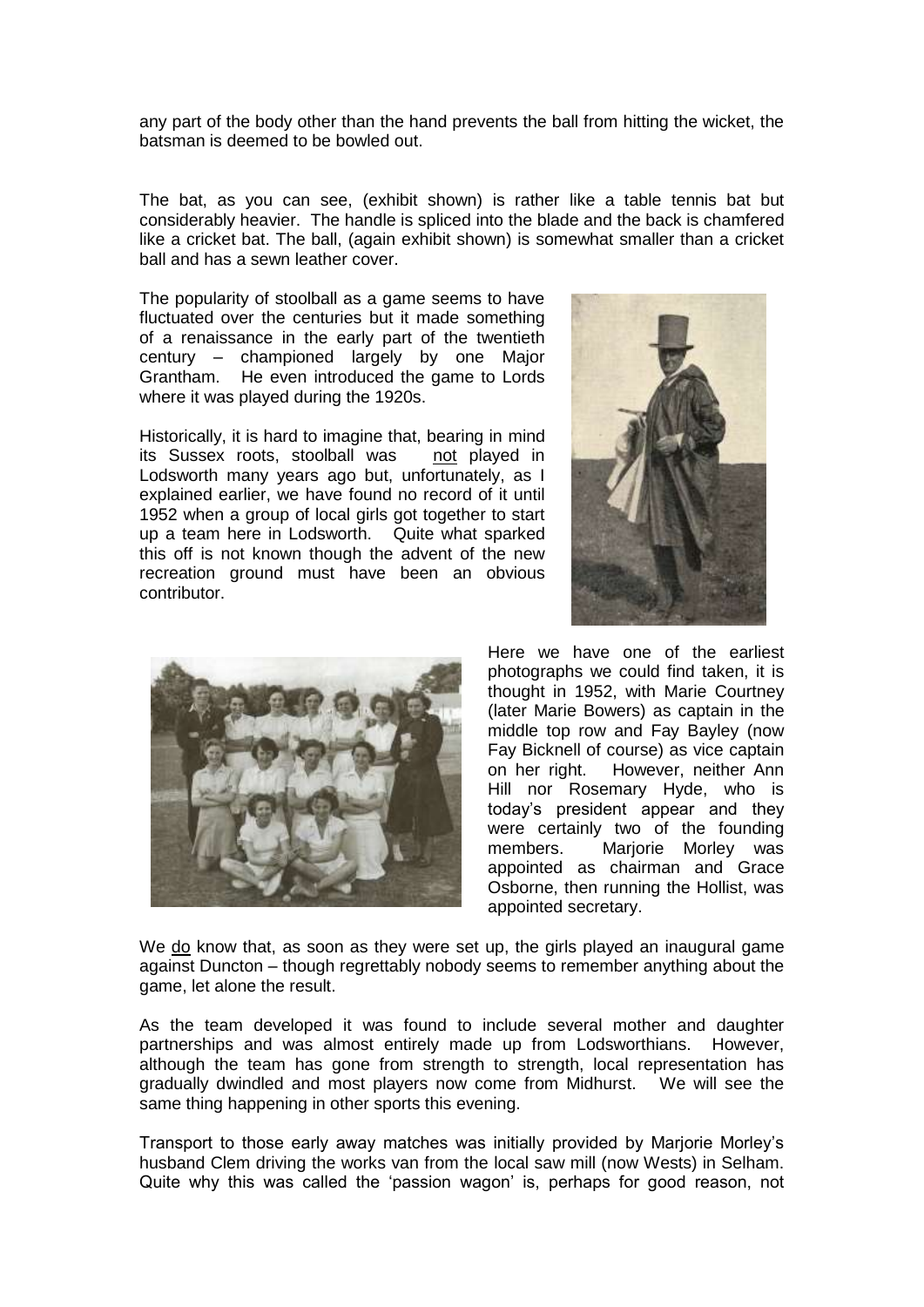known. Later on the school bus was used, driven by Bill Hyde Senior, Rosemary Hyde's father-in-law.



We have now moved on a couple of years but only two of those in the last photograph appear again. These are Grace Osborne third from left at back and Marie Courtney second from left in the front.

The others here are, from left to right at top, Sally Hyde (Rosemary's sister in law), Joan Wakeford (with Brian Wakeford as scorer on right), Grace Osborne we've already noted, then the almost unpronounceable Barbara

Niewiarowski, Dimp Holmes and Joan Hurst. Then in front, Mrs Wildman (?), Marie Courtney, Rita Wakeford, Ann Tizzard and Cora Carver

And so to our last group photograph taken in the late 50s or early 60s. Here we have, in the back row, F Bicknell, S Vivash, P Wells, J Lambert and, in the front row, V Baker, W Newell, R Gamlin, R Hyde and K Bicknell. However, there are only nine in the picture and no one has yet identified the cup for me!



And so from cups to tournaments. In or about 1960 the annual Lodsworth knockout Tournament was set up under the guidance of the then Chairman, Ruby Gamlin, mother of the current president Rosemary Hyde. Twelve teams were invited with a format of four overs per innings.

This proved very successful but it was thirty years before a second annual tournament run along similar lines was introduced in 1990 to commemorate Ruby Gamlin. This is known as the Charity Tournament.



Now mixed stoolball. I am not sure how long mixed stoolball has been played nationally but it certainly goes back a century or two – here we have the Bishop of London with the matron of some hospital playing against a side put together by the aforesaid Major Grantham.

As an aside, I did read a reference to stoolball being associated with romance and courtship and in Shakespeare's

comedy 'The Two Noble Kinsmen', the phrase 'playing stoolball' is used as a euphemism for what was otherwise called 'rolling in the clover'.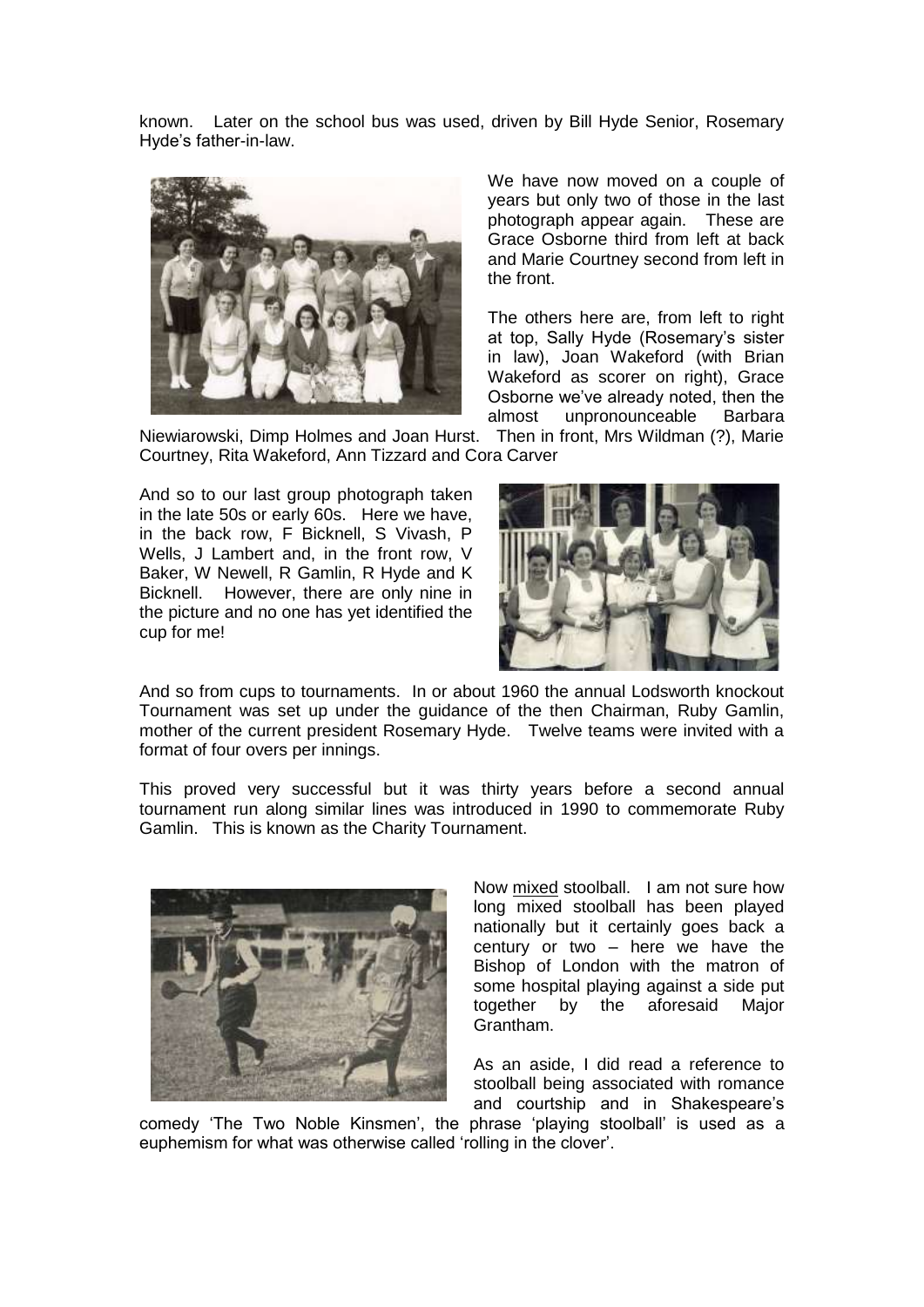Perhaps that's why, during the 70s, the Lodsworth men began to get involved with the game and before long a mixed stoolball side was formed, called the Lodsworth Lions. The Lions joined a local league and were extremely successful, running out one year with 13 wins from 14 matches.

It is known that David Bayley and Stan Bicknell played, no doubt encouraged by Fay – David's sister and Stan's husband – and, among many others there were several couples like Michael and Sylvia Vivash, Dick and Pauline Wells, Roddie and Sue Brown to mention but a few.

Remarkably, and unfortunately, no photographs have turned up of any of the mixed teams. Furthermore, mixed stoolball in Lodsworth seems to have been rather short lived and, for no obvious reason, the game died out by the end of the 70s. Having said that, we do still play one mixed stoolball game against Frazer Nash in Midhurst every year, albeit without any Lodsworth men.

However, Ladies' Stoolball has itself gone from strength to strength and the fixture list now runs from the beginning of April to the end of September. The club is run most enthusiastically under the stewardship of, just to mention a few, Rosemary Hyde as President and Wilma Newell as Chairman. The captain is Sue Wakeford whose family featured in these photographs.

There was some 'trouble at mill' earlier this year when the hall and ground was double-booked for a stoolball tournament and for the gardening club's flower show. In the event both were run concurrently and, from this perspective at least, I thought it made for a brilliant afternoon with a lot of people learning more about the game. I, personally, would like to see it repeated next year.

It's a great game and good to see its run so efficiently and with such enthusiasm by all involved. We'd like to build more on to this rather sketchy history so if anyone can add anything then do please get in touch with me some time.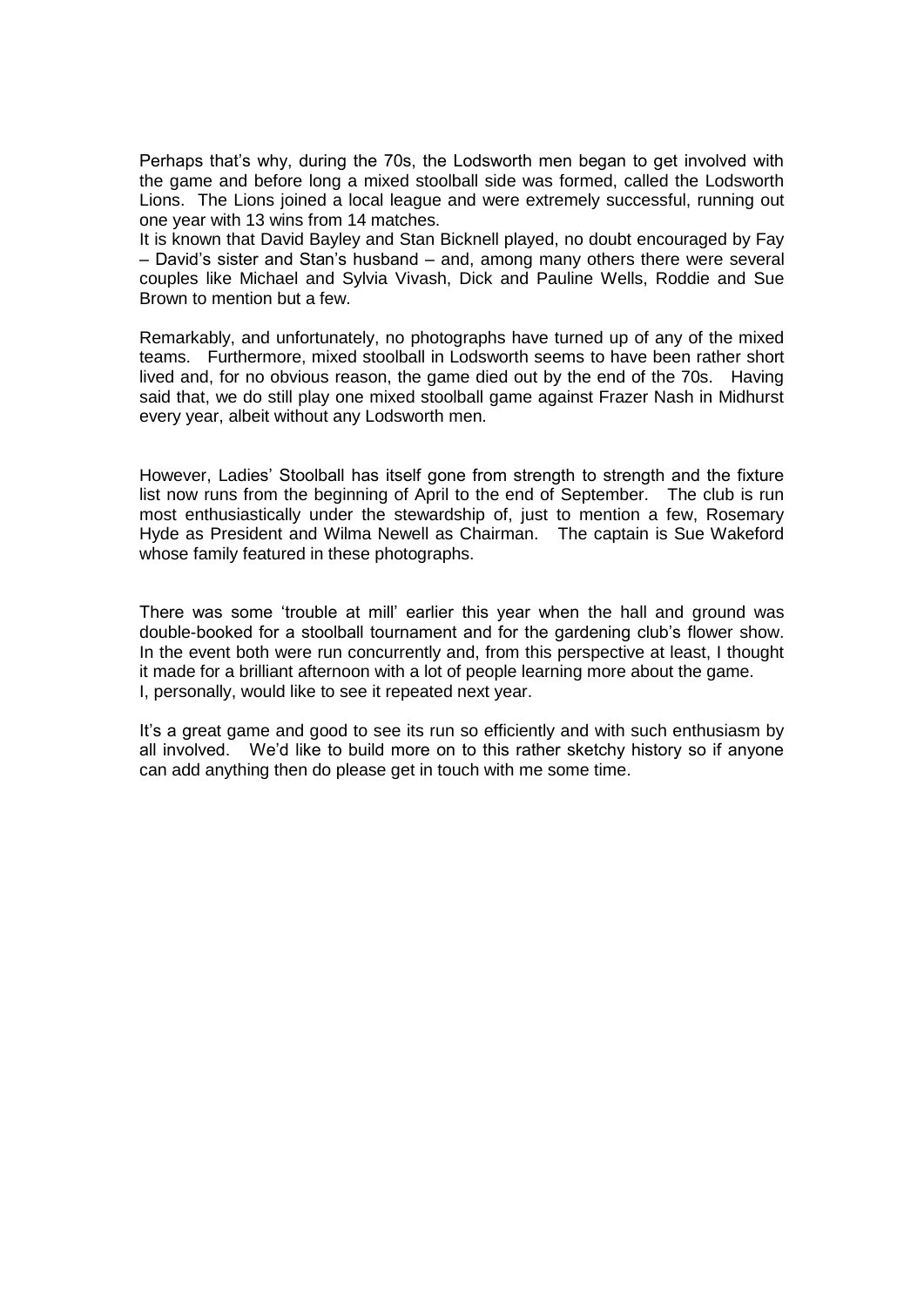#### CRICKET

When this talk was presented the earliest reference that could be made to cricket in Lodsworth was 1876. However, in Martyn Hepworth's 'Lodsworth: The Story of an English Village' reference is made in the 'Hollist Scrapbook' to a printed programme of a match that took place in Petworth Park in September 1874 between the Gentlemen of the Neighbourhood and the Petworth Institute Club. Of course, however likely it might be, we cannot be certain that Lodsworth was represented in the Neighbourhood side and, with this proviso, the text of my presentation has been retained. Furthermore, the latter makes a better story!

Now, whereas we cannot go back beyond 1952 with our local Stoolball, we can go back a lot further with cricket even if the early history is somewhat conjectural.

It all stems from the discovery of a cricket cap bearing the insignia Lodsworth CC 1876 around a stylised tree. Some have claimed that this represented the Jubilee chestnut outside the Hollist and others the oak tree at the top of the recreation ground. Well – clearly this cannot be since the first Jubilee was in 1887, eleven years later than 1876 and the recreation ground was not to be opened for another 75 years or so – so the significance of the tree remains something of a mystery. And, lets face it – it looks more like a bunch of twigs than a tree!



Now, the earliest reference we have found to Lodsworth cricket after 1876 was a game played in 1890 against Easebourne to celebrate the silver wedding anniversary of Colonel and Mrs Hollist. Scoring was not high with Easebourne falling short of Lodsworth's 75 all out with a paltry 37!

From the score sheet two local names spring out – H Gamlin and J Bridger. One would like to think that the Gamlin was the from the same family as Ruby Gamlin and all the other Gamlins and I suppose that's more than likely – and Bridger possibly one of the chess playing Bridgers of that time. And/or lastly the Bridger family who lived at Heath End Farm before the war?



It is not clear where that Easebourne game was played but, bearing in mind the celebration, it was presumably on home turf. But we do know that later, perhaps until the war, cricket was played in a field to the west of the village just beyond Heath End Farm.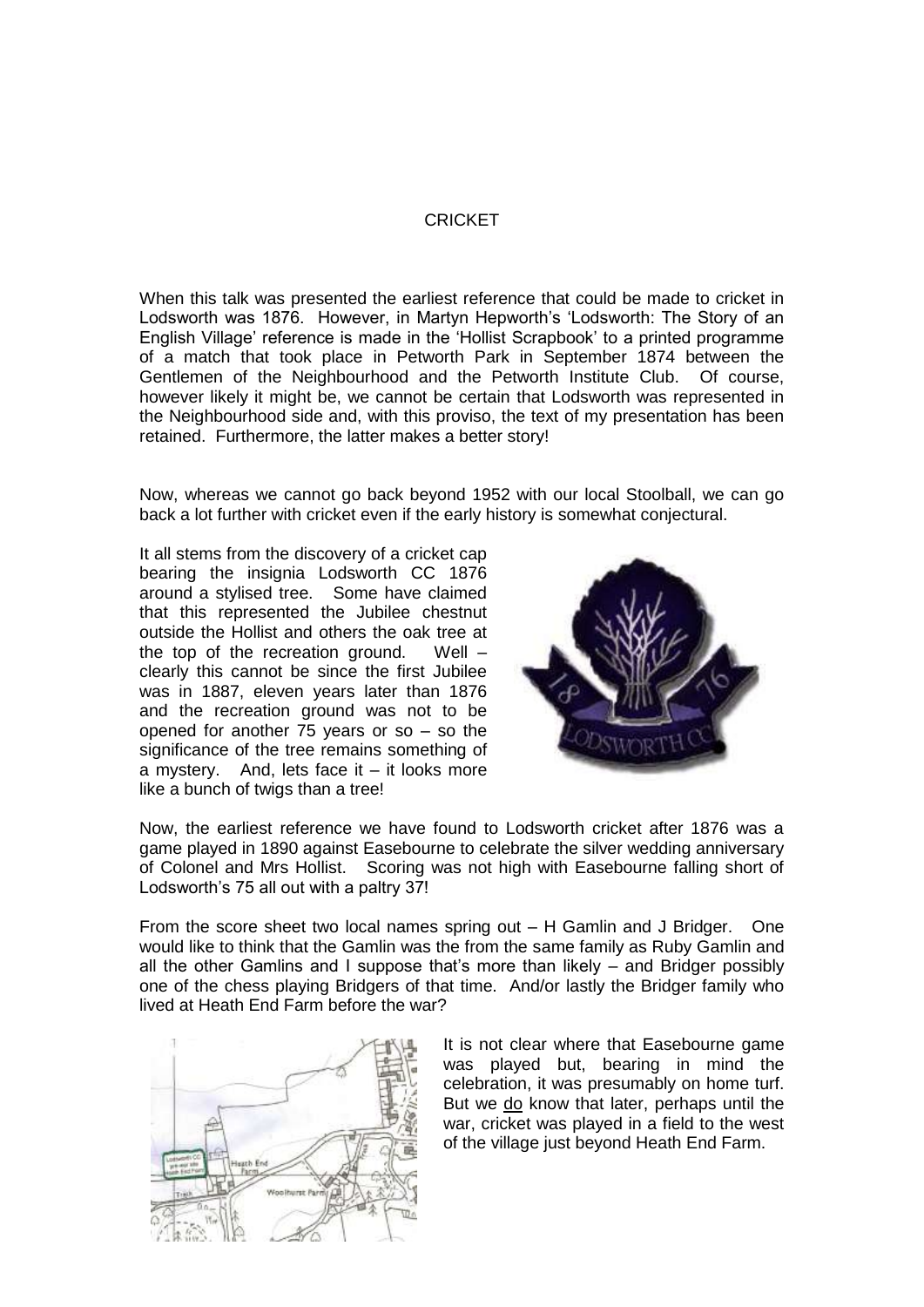We are told that teas were served from the farm, no doubt to compensate for the lack of any other facilities or a pavilion.



We are most grateful to Brian Kingshott, visiting this evening, for a couple of photographs, probably taken just before the outbreak of war, that identify the cricket pitch with the long barn of the Farm beyond and the trees on the right running down the ancient track. Brian's father, Will Kingshott, of whom we shall hear more later, is standing at the back on the left.

One would have to surmise that the pitch was pretty agricultural! – but note the roller which has somehow survived and found its way to our present ground.

Note also the batsmen walking out accompanied by a small dog, no doubt acting as runner.





We do not know what cricket, if any, was played during the war years but, we learn again from Martyn Hepworth, that in 1942 the then vicar of Lodsworth approached the Hollist / Barnes family to see if a further part of Beech Field could be made available for a recreation ground. This would take some years to materialise, as we will see, but in the meantime a cricket pitch was set up in the field just below St Peter's Well – known as Well Meadow

The fact that the pitch was every bit as rough as that at Heath End was no doubt why a more suitable alternative was being sought.

Nevertheless, the Well Meadow field did at least boast a simple pavilion, although it was necessary to surrounded it with barbed wire to keep the resident cows at bay. Also, we are told that games were frequently interrupted by walkers and mothers with prams going down to Eel Bridge.

Immediately after the war a committee was set up to raise funds in pursuing the earlier initiative towards providing the new recreation ground and this was completed in 1952 to provide areas for, not only cricket, but a reborn football club and, as we have seen the new stoolball club.

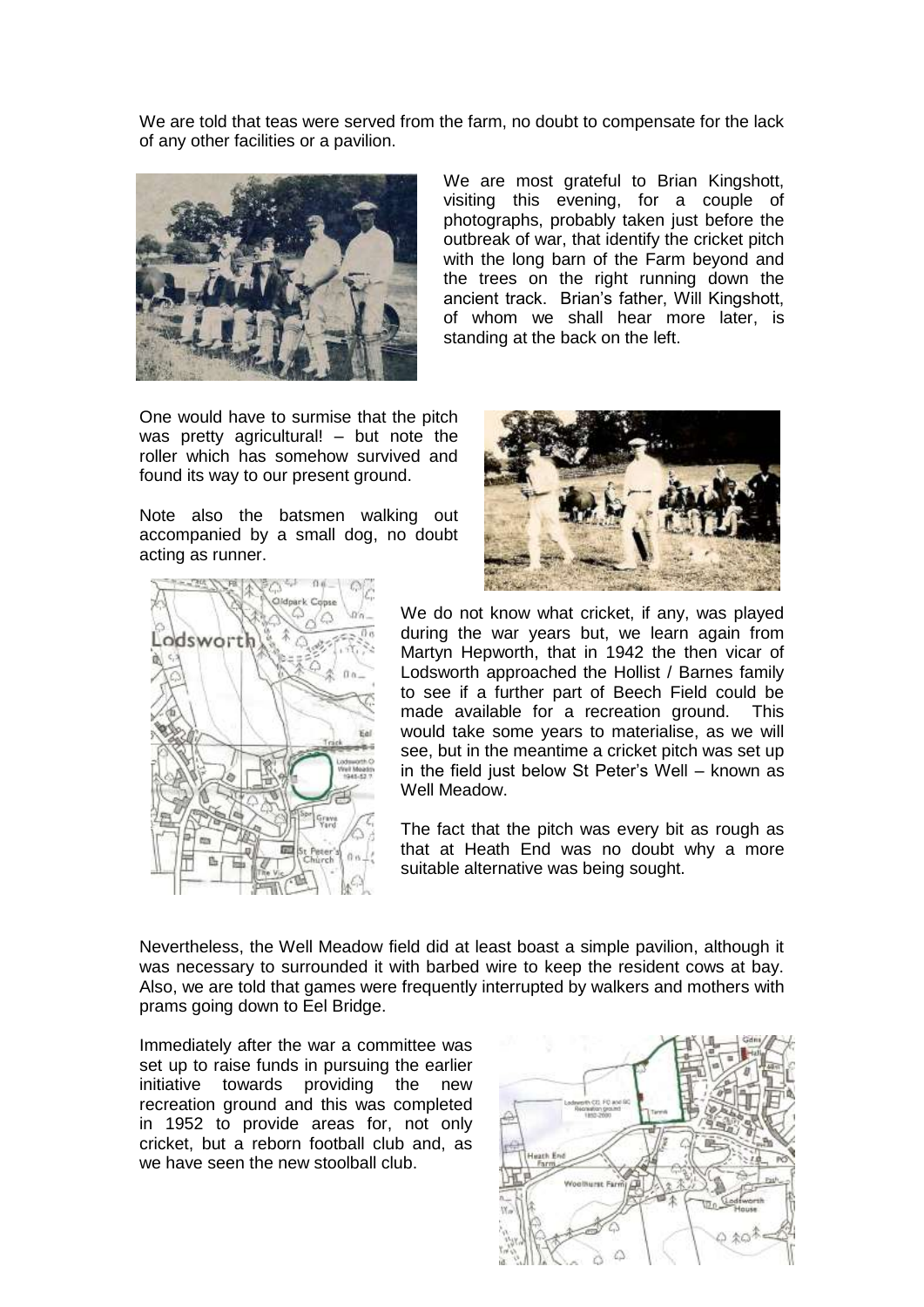It is worth mentioning at this point that for one or two years cricket was played at Lickfold, in the field beyond the hedge by the present letter box. An old Nissen hut served as pavilion and teas were served from the dutch barn at the bottom of Bexley Hill. In the absence of better advice, it can only be assumed that this field was used as a stopgap whilst the new recreation ground was being prepared.



Once the new ground was ready it must have been quite a transformation for the cricketers, even if they had to make do for a while with the old pavilion transferred from Well Meadow. The hard tennis court may have been laid at this time, or very soon after? I have to confess to not researching tennis in the area but do have this one shot of a Lodsworth Tennis Tournament in 1958. In it we see Sue Barnes presenting the trophy to David Harding who later

became president of the FC and his partner Cora Carver of stoolball fame.

I am told that it proved difficult to play tennis tournaments with only one court and, although we used to play Graffham, the matches were all played away and even those have died out. Having said that there is considerable support for the club which currently has 35 members and we really should record the fitness of half the pilates team who, having done their gymnastics, spend the rest of Wednesday mornings playing tennis.

But back to the ground. A few years later a sort of flat pack pavilion was obtained from Longmoor Camp. Quite what is meant by 'obtained' is unclear but, anyway, it lay in pieces until David Bayley's father Bill erected it on the western boundary of the ground in 1964 – whereupon the old pavilion was demoted to a store for sports equipment with a tractor shed built alongside by Ted Holmes and George Tooth.

This 1964 pavilion was quite a step up from its predecessor since water was laid on and there were lavatories and showers as well as a central hall for serving teas from a modest kitchen.

Just to bring the history of the grounds up to date we move forward to the turn of this century when the recreation ground was extended to the west and the new Village Hall erected in the space gained. At the same time the implement shed was replaced with a new one. The opportunity was also taken to move the square further away from the Oakfield estate that had been erected in the late 70s.



It would surely be profitable, now, to make better use of the land that was gained to the west of the tennis court and I believe that several suggestions have been put forward, including a bowling green or croquet lawn. Of course, the addition of second tennis court might unlock the possibility of reintroducing tennis tournaments. Literally watch this space!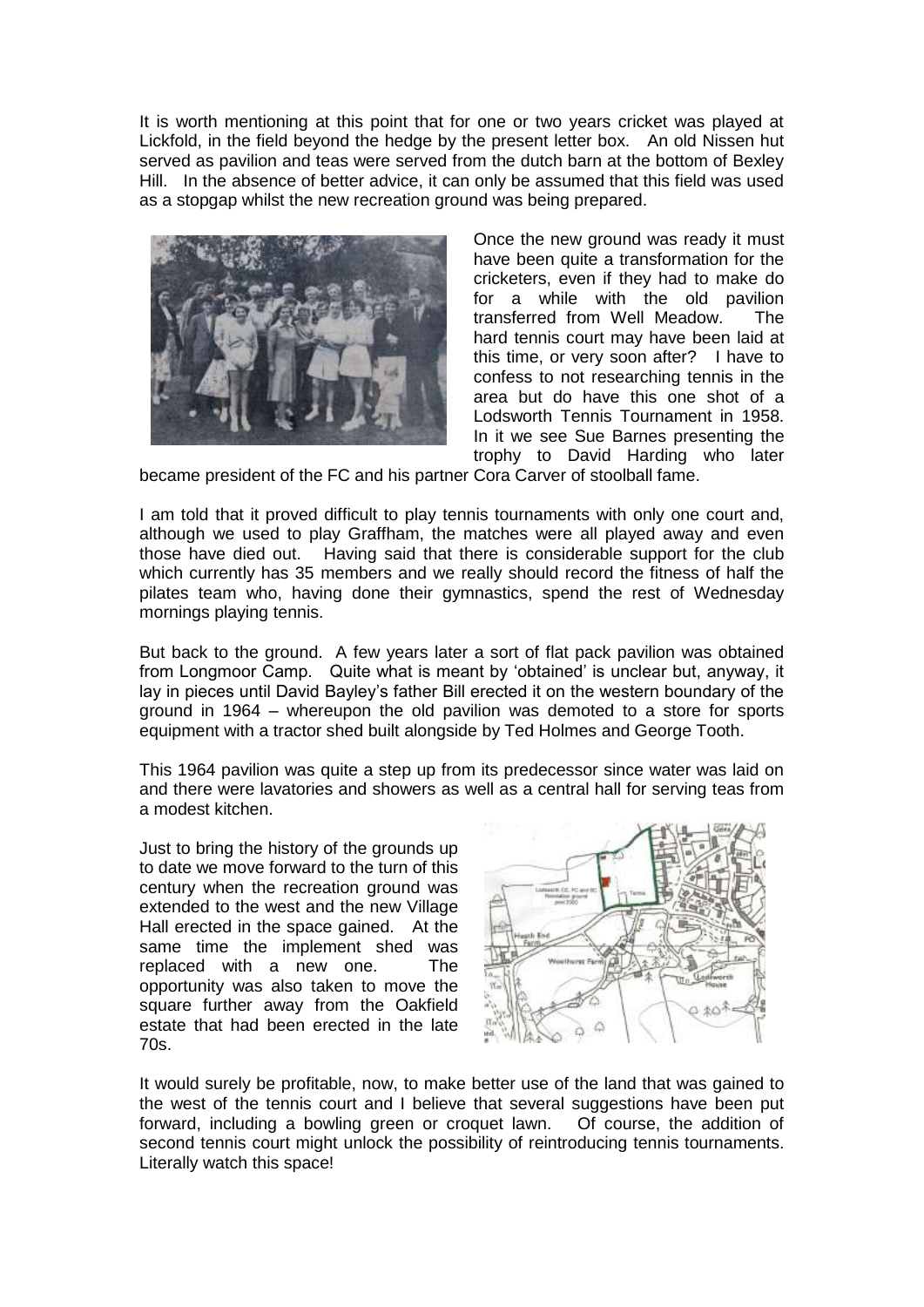Now let us look at some of the luminaries of the post war period although we have nothing of note before 1952 beyond those already presented.



Firstly, perhaps, we should go back to the formal opening of the new recreation ground in Coronation Year 1953, even if the ground itself was completed the<br>previous year. Notably we have Cecil Notably we have Cecil Barnes on the right. Barnes, who married into the Hollist family, was a formidable man, known affectionately (or perhaps in awe?) as the Mayor of Lodsworth, he played the most prominent part in fostering all sport in Lodsworth and was himself an accomplished cricketer and played for the Sussex Martlets on occasion.

On the left we find George Tooth, another in the long line of Tooths (it's always tempting to say Teeth) who with other members of the family represented Lodsworth at both cricket and football throughout the whole of the 20thC for we have a Brian Tooth featuring in an early 1900s football team as we shall see later. Wyndham was the first Lord Egremont, but who was Holroyde?

Although not in the photograph, Will Kingshott, who was in the earlier photograph of the Heath End Farm pitch, was another who was much involved in the move to the new recreation ground and was instrumental in running the sports day at the Coronation celebrations. He was another who represented Lodsworth at both cricket and football and was captain of the cricket team for the first post war years. Both Will Kingshott and his wife Edith were also keen supporters of the Stoolball club, she being president during the 80s until she died in 1997.

We then come to a classic shot taken in the mid 50s that is bound to stir some memories.

In the middle is the aforementioned Cecil Barnes as captain. Sitting to his right is Sid Haines, a fast bowler who in partnership with Will Kingshott, sitting to the left of Cecil Barnes, skittled Hollycombe for all of 2 runs in 1967!





Haines figures on that day were 6 for 2 and Kingshott's 4 for 0!

At the opposite end of the front row is George Clifford who was a particularly fine spin bowler and went on playing for the Club until he was 72 and is seen here receiving one of several trophies from Cecil Barnes.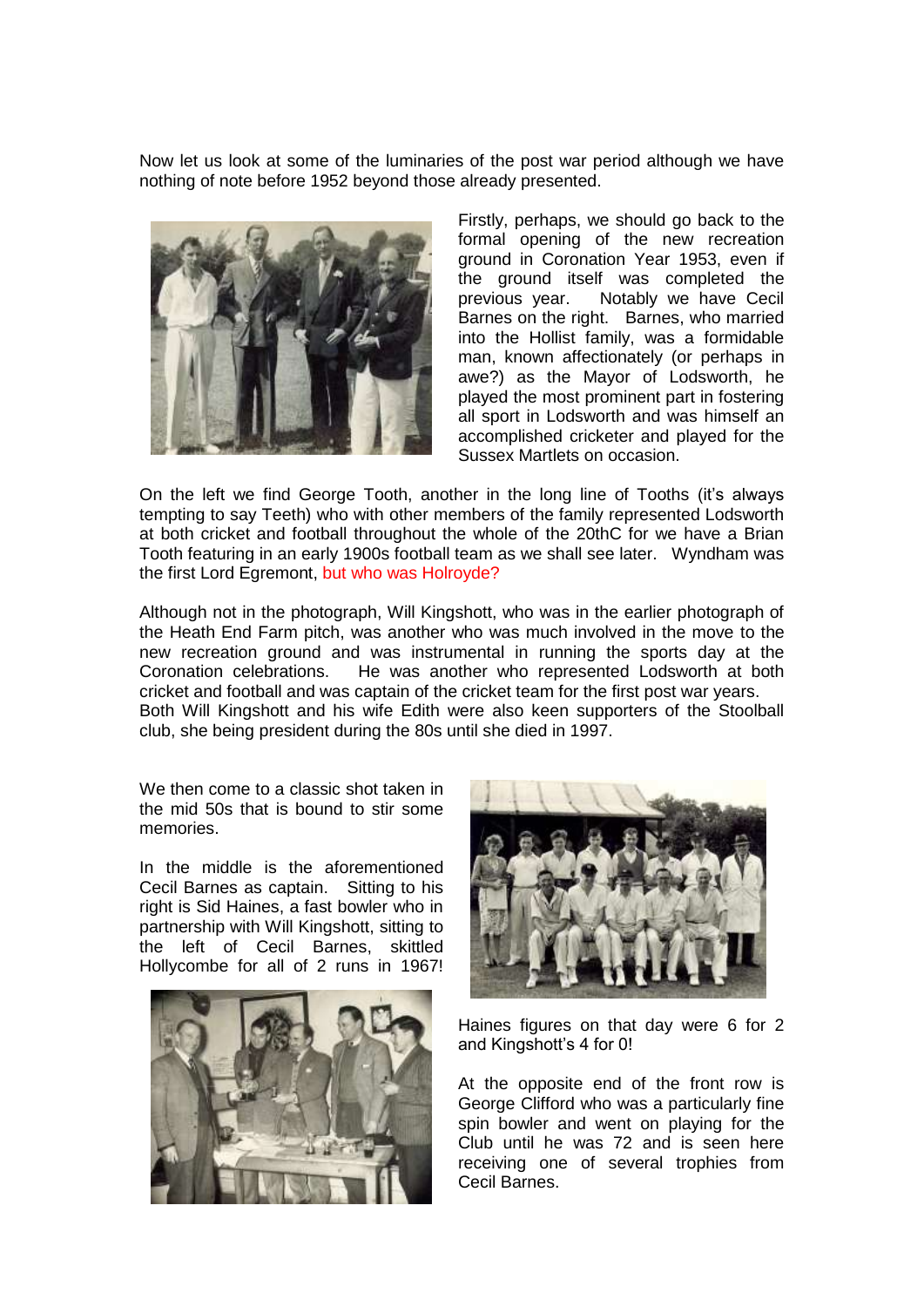Indeed the Clifford family, whilst not quite matching the Tooth family in terms of overall longevity, has represented Lodsworth for more than 60 years because we have here tonight George's son Joe and grandson Jonny as well as Matt Hall, Joe's nephew who is currently our cricket captain. Indeed, only this summer, Joe turned out for Matt Hall's invitation eleven.

In his heyday Joe was another fine bowler who achieved the extraordinary feat of taking all eleven wickets for 21 in a 12 a side match against Heyshott.



Now to identify the others. In the back row we find the two Tooth brothers, George the taller one in the middle and to his left Les.

To the left of the Tooths is Ted Holmes, the great stonewaller, and to his left stands Jack Osborne who, with his wife Grace, ran the Hollist as I said earlier. The umpire is yet another Tooth, Bob Tooth.

At the other end of the line is Marie

Courtney, one of the Stoolball founders who, it is rumoured, was once banished from a football match for abusing the referee. Here, looking quite demur, she was scorer for the day.

Top left is Gerry Manville next to Les Curver. Brian Baker can tell us the tale about Les Curver who was a goalkeeper intent on exercising his control over penalty kicks taken against him by turning the ball round so that the laces faced the kicker.

A few years later, in a match against Grayswood, the team fielded one of the Baker brothers, Jimmy, the three Enticknap brothers, John, Arthur and Eric, and still included George and Les Tooth, George Clifford and Sid Haines (now captain) and Cecil Barnes who was top scorer on the day with 61 not out including taking 26 off one over. The Gray brothers also feature on this score sheet, the first, Fred who was perhaps better known as a goal keeper,

|                                            | <b>CH XET CILLE V</b>                   | W Mik (F) |                               | t. clus                       |                |          |             |
|--------------------------------------------|-----------------------------------------|-----------|-------------------------------|-------------------------------|----------------|----------|-------------|
| .<br><b>CONTRACT</b><br>JUNEAU GATEST 23   | <b>NAME RTL</b>                         |           |                               |                               |                |          |             |
| <b>CHOI</b><br><b>BATHER</b>               | <b>KAI KONA</b>                         |           | <b>THEFT NEW OLD</b>          | <b>Bonne Jan</b>              | <b>SYSTEMA</b> |          |             |
| L. Bemasser                                |                                         |           | $-1 - 4$                      |                               |                |          |             |
| in Towers                                  |                                         |           |                               | . .                           |                |          |             |
| T 41-connect                               | A NUMBER OF STREET<br>44134427242       |           | 3.8.9.                        | <b>F. Hannon B.R.</b>         |                |          |             |
| Hillbert                                   |                                         |           | <b>Bault</b>                  | E. Missing 193                |                | 島田       |             |
| <b>SILLINGHAM</b>                          |                                         |           | Seuson                        | <b>W. Grandon</b>             | L.             |          |             |
| Morano.<br>For at Direction                | THE ST. SALE CONTROL OF                 |           | <b>HANNER</b><br><b>JOIFT</b> | Limax 3<br>CLIF               | ×              |          |             |
| AUGUST 1979<br>No put Course               |                                         |           | <b>Statute Lakes</b>          | $E$ Jakus 112                 |                |          |             |
| <b>R. H. Bakerman</b>                      |                                         |           | of Service of 11 Monroe       |                               |                |          |             |
| M S. Hawling                               |                                         |           | <b>CHARLES</b>                | <b>Hurt</b>                   |                |          |             |
| <b>HISE George</b>                         |                                         |           | Jack Last Chart               |                               |                |          |             |
| used on but \$50, by secon weeken over own | <b>PERMIT</b><br><b>FEE Bre</b><br>awar |           |                               | <b>Britan</b><br><b>DOVER</b> | Πũ             |          |             |
| 134 29 39 791                              | 1212197-001<br>m                        |           |                               |                               |                |          |             |
| <b>GOVERN</b><br>×<br><b>CALC</b>          | ALC:N                                   |           |                               | ш                             |                |          |             |
| Total Age<br>2201104-1-120                 |                                         |           |                               |                               | 美好市            |          | ii Fii      |
| RECEIVED FOR<br>$+1$                       |                                         |           |                               |                               | w              | tи       | $+1.1$      |
| A Warren<br>                               |                                         |           |                               |                               | $+1+$          |          | m           |
| <b>CALL DO FAR</b><br>Chicagona            |                                         |           |                               |                               | File           | m        | $-114 -$    |
| <b>HALLMARK</b>                            |                                         |           |                               |                               |                | $-14.1$  | <b>TIG2</b> |
| F Filmore<br>THE FAIR POST                 |                                         |           |                               |                               |                |          |             |
| 10/1994<br>A. Harry L.                     |                                         |           |                               |                               |                | FILE-FT. | $2116 - 14$ |
|                                            |                                         |           |                               |                               |                |          |             |

is recorded here to have scored 28 of his 32 runs in boundaries and Michael, who did not get a bat but was reputed to have been one of the fastest bowlers we ever had.

It is worth recording these gentlemen because pretty well all also played football for Lodsworth. I am unaware that anyone plays both cricket and football for Lodsworth these days. However, sporting links persist for another family that has continued its link with Lodsworth. These are the Whites, starting with Sean White, renowned as a hard hitting batsman in the late 70s who would as likely score a century as a duck! Fast forward to today and we find both Sean's son and grandson playing for Lodsworth FC!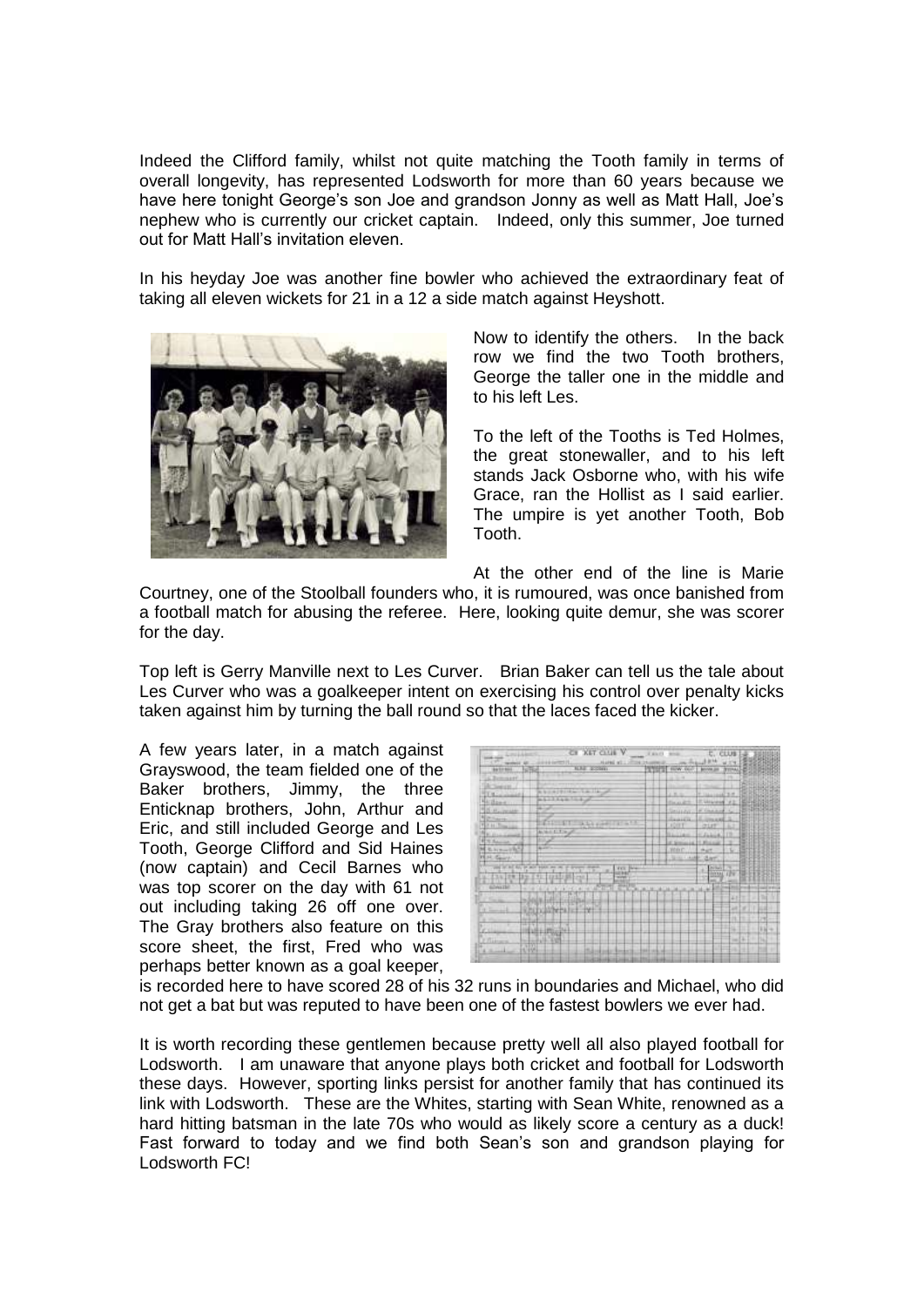

Here we are putting faces to some of the names on the above scorecard by finding much the same team at much the same time - but without George Clifford who appears to have been replaced by Tom Newell standing with his lovely wife Wilma as scorer that day next to Cecil Barnes taking over umpiring duties.

Others in the back row are, Jimmy

Baker, Arthur and John Enticknap, M and C Gray and Eric Enticknap on the end. In the front row are Thomas Haines and Sid Haines sitting between the two 'Teeth', George and Les.

Now another picture. We have an interesting newspaper cutting from 1970 when the Lodsworth Over 40s were pitched against the Horsham YCs. Quite why this was played is not known but we can still identify one or two Lodsworthians.

The umpire on the left is the aforesaid Will Kingshott whilst the umpire on the right is Cecil Barnes. To the right of Will Kingshott is the Rev Dudley Dinnis, and two further places to the right, fourth along is George Clifford still taking wickets (he took four in this match).



Apparently Lodsworth won the match quite comfortably but the match report concludes with the dubious observation that the 'fielding was good in parts'.

As explained earlier, by the early 80s there was something of an exodus of younger players to the surrounding towns and this is one of the last photographs we have before that denouement.

Having said that, all was pretty rosy in the mid 70s for we have a fixture card for 1975 for both a Saturday side and a Sunday side. The captain then was Joe Clifford and vice captain Tom Newell. It may also be worth noting that, just a few years later in 1979, no less than 29 players attended the AGM, quite a pool from which to draw.



In this photograph, probably taken around 1978, we are still seeing the likes of David Bayley towering over Jimmy Baker with Joe Clifford in front of them.

In the middle, holding a trophy (what trophy?) is Sean White who I mentioned earlier and certainly looks as if he could hit a ball!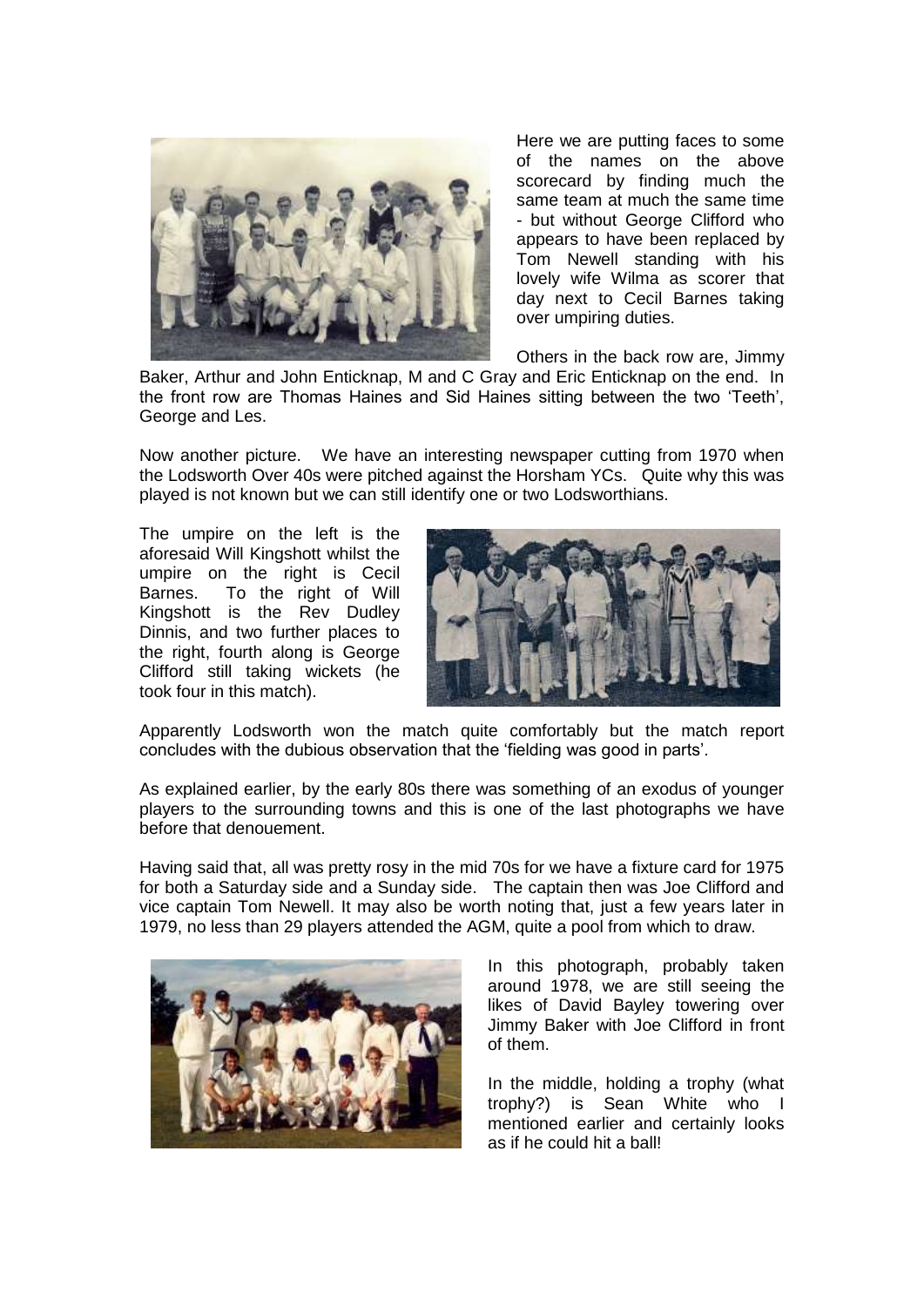Names we haven't seen before are John Steele and Dick Langridge (there's a famous Sussex cricketing family for you) standing next to Arthur Enticknap. Then to Arthur's left is ? Spicer and Brian Bullpit. Roger Bridger is on the left of the front row – was there any connection with Lionel Bridger who used to own Heath End Farm?

It is interesting to study the reports of matches played towards the end of the 70s, of which there are many. Whilst all participants made contributions at one time or another the three names that keep recurring with honours are Jimmy Baker, Joe Clifford and Eric Enticknap, the latter followed by his brothers John and Arthur.

For a few years from 1977 a single wicket knock out competition was held, seemingly sponsored by the Southdown Observer, and became so popular that, in 1981, a preliminary round was played before the main event. Three of the individual winners were the above mentioned John Steele, Dick Langridge and Arthur Enticknap.



In view of the enthusiasm that abounded at this time, it does appear somewhat incongruous that, by the mid 80s, Lodsworth's cricket was almost dead and it is for that reason that we must be grateful to Patrick Atkins and Andrew Muir for sparking the revival in the 90s and to John King, Bob Powell and Paul Phillips amongst others for keeping the momentum going since the millennium. This shot taken in 2008.

Lodsworth Cricket Club now plays twenty matches during the season and just three of those have lasted throughout on fixture lists over the last 50 years, excepting of course the fallow period at the end of the 80s. Those three are Ebernoe, Fernhurst and Tillington.

Reference to Ebernoe is particularly interesting because Ebernoe is home to the Horn Fair held annually on  $25<sup>th</sup>$  July. The celebration, which is centuries old, is held on the village common and the main attraction is a cricket match between Ebernoe and a local village. Towards the end of the day the highest scoring batsman, not the team, is awarded a set of horns taken from a sheep that has been roasted during the day.

It would appear that there has only been one occasion, in 1984, when Lodsworth participated in the Horn Fair match. John King hopes to persuade Ebernoe to select Lodsworth as their adversary in a future Horn Fair match.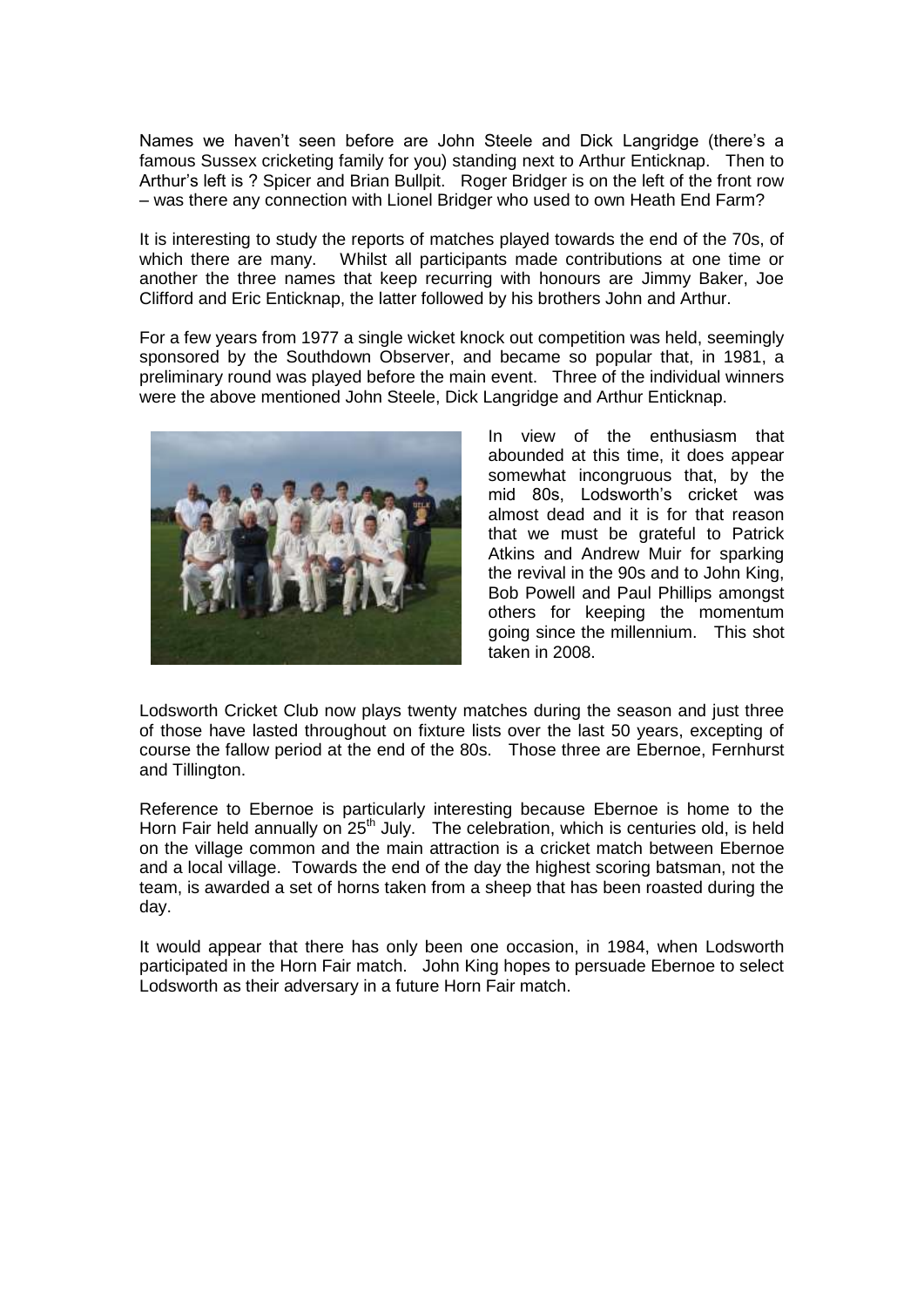There are so many stories that could be told, and no doubt will be when we break for an interval shortly. However, to get you going here are a couple of anecdotes from recent years.

The first concerns no less a body than the Royal Household. For, when the Royal Household CC (whose Patron is the Duke of Edinburgh) celebrated their centenary in 2003, they sought games with clubs across the south east and were subsequently challenged, with no little audacity, by Lodsworth CC to a game. In the event the RHCC put out a very strong side and also put us to the sword! Nevertheless we were presented with a shield (where is it?) and offered a return match. Perhaps it was better that the latter never materialised!

Then there was that somewhat difficult situation concerning the eligibility of overseas players! It happened in 2007 that Lodsworth had a couple of Indian players of considerably above average ability who were key factors when they turned up with one or two friends who were similarly gifted for the game against Milland. The opposition was not amused.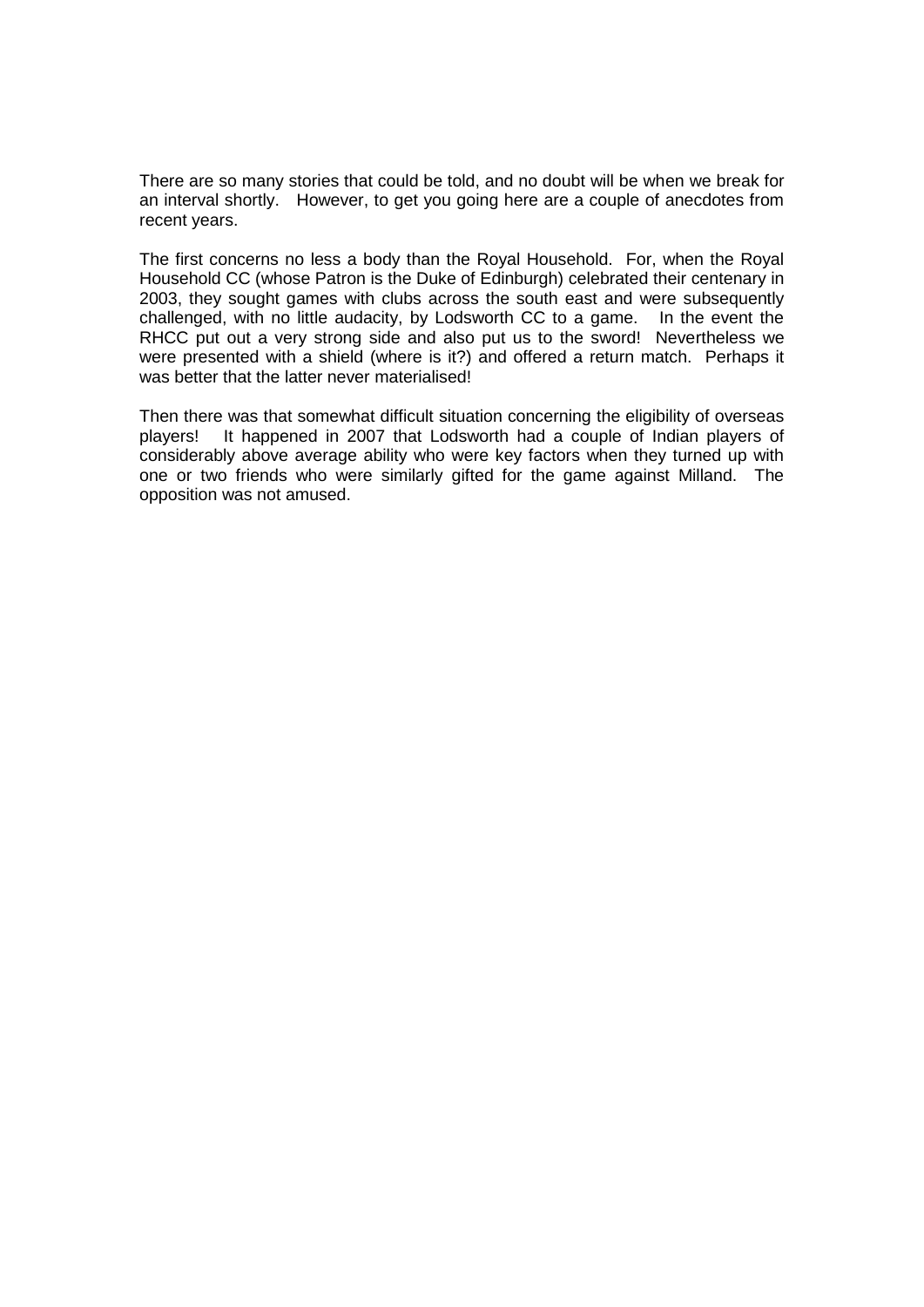## FOOTBALL



We have already seen that stoolball and cricket were first played in, respectively, the 14thC and 15thC. Rather surprisingly, I have learned only recently that football has only been played in its modern form since the 19thC – although many different forms have been played all over the world since the year dot.

However, we have a recent newspaper cutting that suggests an earlier date of the 16thC when a football was

found in Mary Queen of Scot's bedchamber. Quite what it was doing there has not been established.

As far as we're concerned, Lodsworth FC was founded in 1898 and shortly thereafter joined the Midhurst and District Junior Football League when it was formed in the 1909-1910 season.

Unfortunately we have few records of those early days but we can start with a rather faded photograph of what is labelled the 1900-10 team which, as referred to earlier, includes one Brian Tooth, father of George, and an Ernie Boxall who, much later, became chairman of the Football Club. I am not aware that the Chandler is any relation of Paul<br>Chandler of Smithbrook.. To label the Chandler of Smithbrook.. team covering a ten year period seems



most unlikely and one suspects it was really the 1909-10 season, the year that they were elected to the league.



We'd love to know where this 1913 photograph was taken. It might have been by Heath End Farm (to which I alluded earlier) but the hill on the right doesn't fit and we have concluded that it was probably taken at an away match. The shot features on the programme invitation to this evening's talk, so if anyone can identify the site would they please let me know?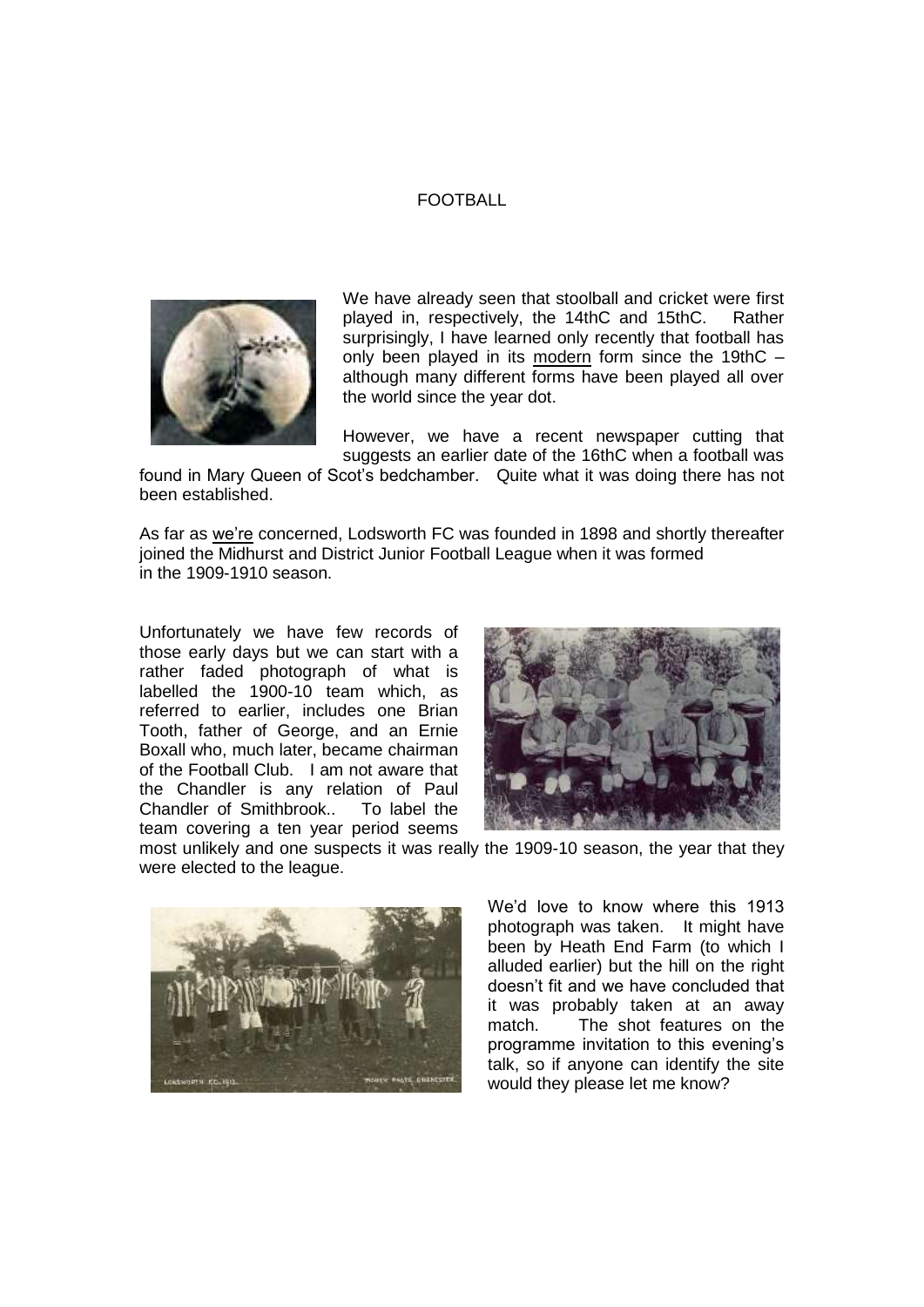

We may not know where these games were played but we do know that for many years football was played on a field leading down to Halfway Bridge. The pitch could not have been ideal since its rolling contours gave it the name Roly Poly field and indeed it is still so called on the recent millennium map.

There were certainly no changing facilities on Roly Poly field so the players arrived in their strip and would return home to bath and change after the match. There was no access for cars but then, even into the 50s, few would have cars and all would have arrived on foot or by bicycle.

This shot was taken at a match against Petworth in1933. Again we cannot identify the site, it might indeed have been taken at Petworth, but we can identify Will Kingshott at top right, the very same Kingshott who featured in our cricket history.

For what it is worth, Lodsworth lost this match 4-1 but in the same year they were runners up in the Midhurst and District Junior Football League.



In passing, I did find one reference to a much earlier game or games of football being played in the field to the south of Gills Lane and I did wonder if this in fact was the same field where cricket was played – though that was beyond and to the west of Heath End farm and not south of Gills Lane.

However, to retrace a step or two, these were uncertain times for the Football Club which, by the mid 30s, seems to have been disbanded. We know this from minutes of a meeting held in 1937 to reform the Club. It appears from these and subsequent minutes that games were played in the 1937/38 and 1939/40 seasons but then ceased during the war and were not restarted until 1952 when the new recreation ground came into being.

The reference to grounds about this time is also interesting – and puzzling. The 1937 minutes proposed an approach to a Mr Smallridge for use of his meadow and it seems likely that this is Well Meadow because I have heard reference to 'Smallridge cows' at Well Meadow. But then the 1938 minutes propose asking a Mr Kaye for ground or, failing that, asking Mr Smallridge again. Then the 1939 meeting proposes asking a Mr Rowlands for a ground 'because the former (?) ground had been ploughed up'. Lastly, to compound the mystery, later in the same minutes it is assumed that 'the ground at Lickfold' might be available.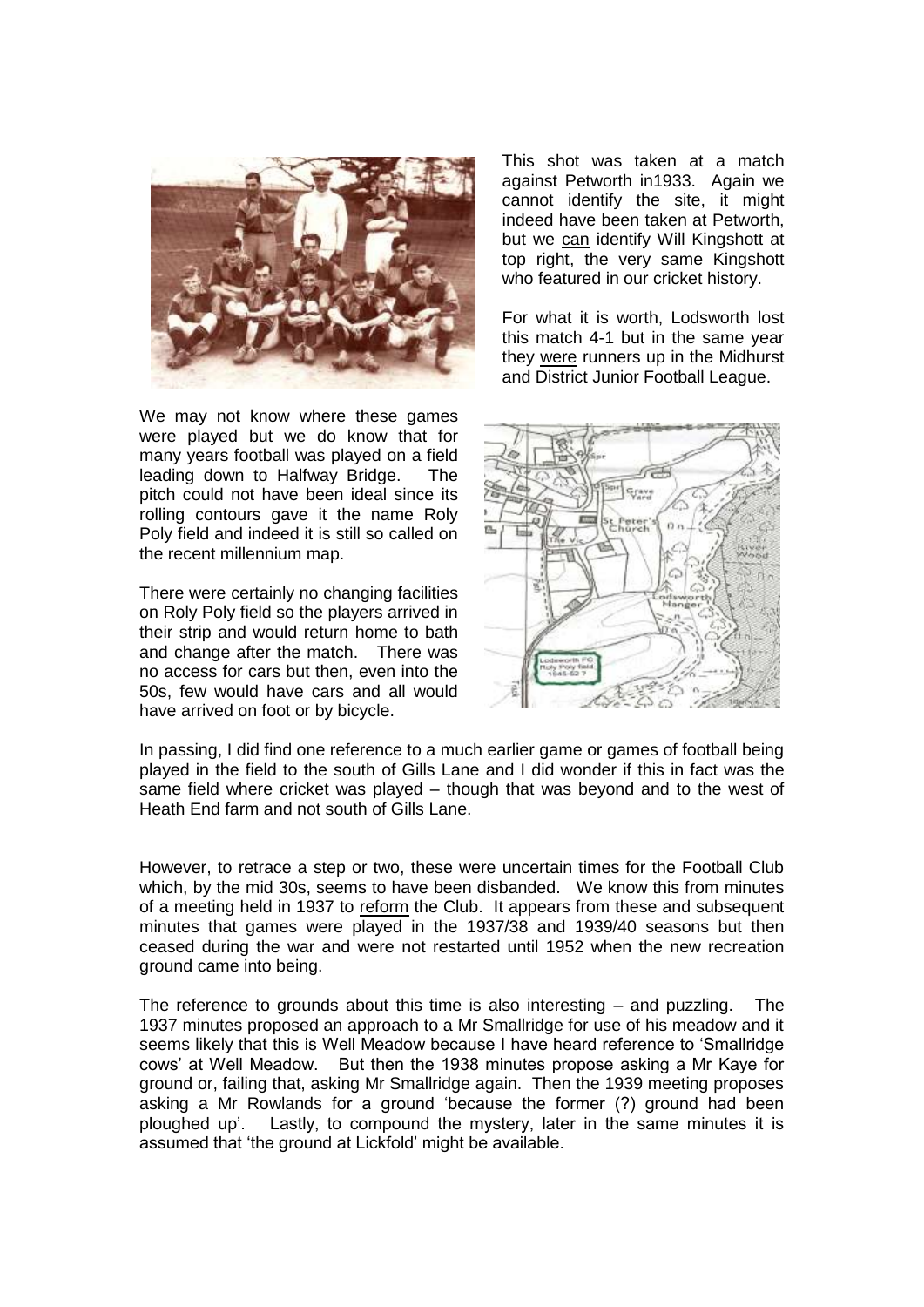

Those chiefly responsible for the 1952 resurgence all feature in this photograph where we find George Tooth, third in from right top row and just to the left of Sid Haines. Then, at each end of the middle row are Bill and George Bayley, respectively father and uncle of David Bayley. All were equally responsible for fostering the cricket club in its new location and there is no doubting the success of the new recreation ground in rejuvenating sport in the area. Not in the picture is Peter

Only with the reformed Club and its move to the new recreation ground in the brave new world of 1952 can we be clear. Now, suddenly, changing facilities were provided although, as we learned earlier, they were nothing like those in today's building. Indeed I was told that when it was deemed necessary to separate the teams they used to just hang up a sheet! As we have heard, this pavilion was shared with the Cricket Club.



Haines, Sid's brother, who was treasurer. Bill Saunders, at top left, was one of the linesmen

Now, as with cricket, it is impossible to mention but a very small number of individuals that have contributed to the Lodsworth FC. However, having seen the team of 1952-53, it might be worth identifying just some of the later teams

We start with the 1958 team.



Reading from left to right, on the top row we have Bill Saunders, Colin Thayer, David Bayley, George Tooth (but no Les), Sid Haines, captain of cricket and Arthur Enticknap, one of three brothers that all played both cricket and football at one time or another.

On the front row, again from left to right, we find Robert Bridger, Jimmy Baker with his brother Brian on the right and between the two Bakers, Les Howard, Den Pierce and Stan Court.

It is interesting to note, again, how many of the protagonists played both cricket and football for Lodsworth. Today, as I have already said, none does.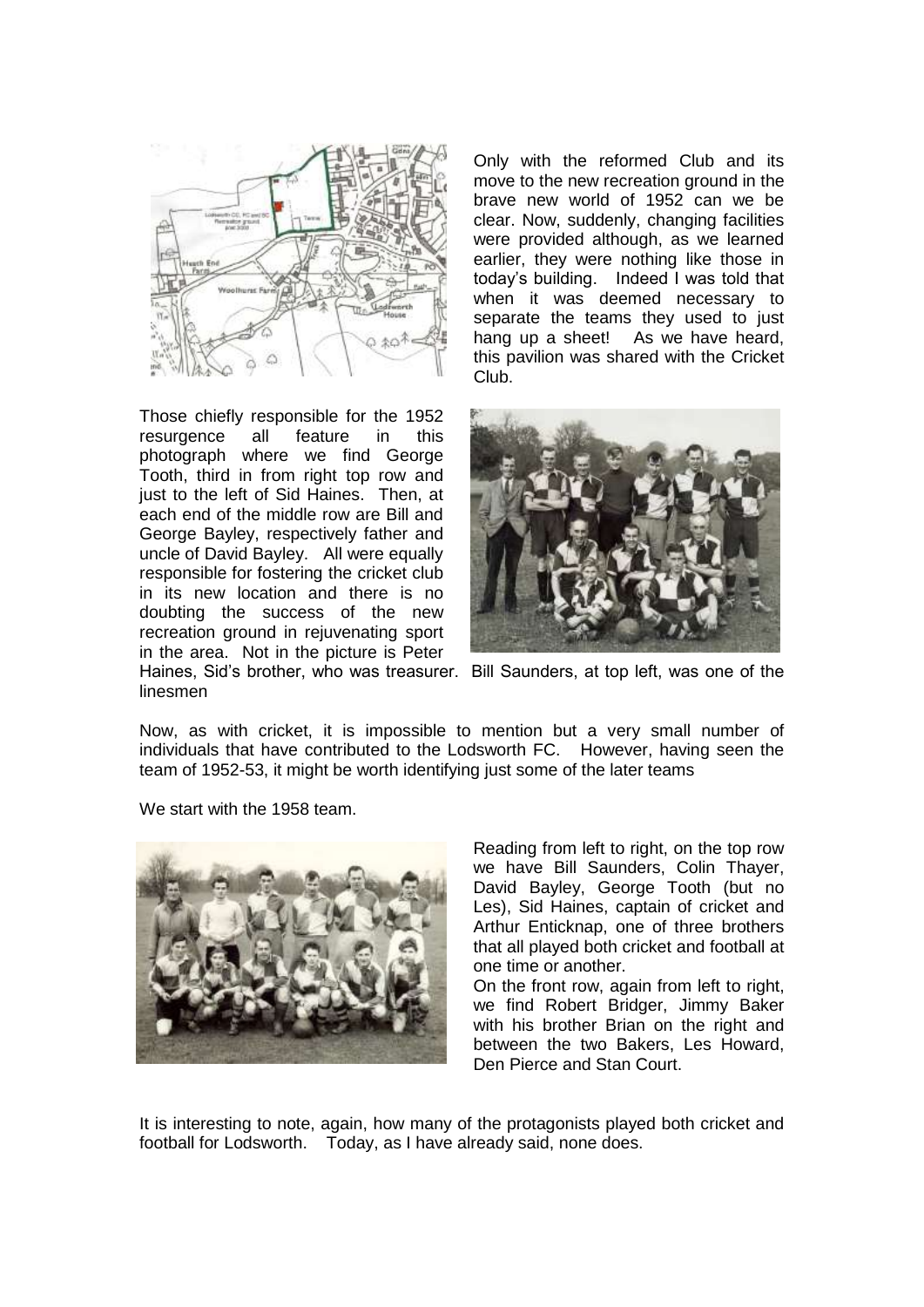

Here we have a team from 1960 and see, either side of Sid Haines and Davis Bayley in the back row, John and Arthur Entisknap and in the front row,Colin Thayer, George Tooth, L Bourne, Les Howard (Capt) and the two Baker brothers at the end, but who is next to them?

In this year the Club won the Midhurst Charity Cup.

Before moving on to 1966 with the next team photograph we must record the events surrounding the Club's efforts to win the Charity Cup again in 1962-63 when, against all expectations, Lodsworth beat the country mile favourites Lurgashall 2-1 with goals scored by David Bayley and Malcolm Clark.

The game was played at Rotherfield in Midhurst and the story goes that so confident were Lurgashall of victory, perhaps justifiably in view of their two previous encounters when they won by 9-0 and 11-0 respectively, that they had their post match celebrations ready prepared. It is said that even the birds stopped singing in Lurgashall that week.

Anyway, moving on to 1966, we find two Bayleys this time, Bob, third from left in front row and David, the tall one at the back, and all three Enticknaps this time, Arthur (second from right hand end of front row), Eric (second from right hand end of back row) and John (on David Bayley's left) and Brian Baker (but no Jimmy).



Now running through others from left to right top row we have Bill Hyde (husband of Rosemary Hyde of stoolball fame and who was the team coach driver), Micky Vivash, Mr Chandler, Barry Gamlin (brother of Rosemary Hyde),Tony Gray, Norman Penny, Robert Bridger (again), and Bill Hyde Junior performing linesman's duties.

In the front row, others than those already identified, Len Smith, Lester Evans, and then, flanking the captain Les Bourne, Ernie Boxall as Chairman of the Club on his right and Lady Fiennes as president and staunch supporter of the club on his left. That just leaves Bill Saunders, still patrolling the sideline. Of course we saw Ernie Boxall in the 1900 photograph earlier. What relation, if any, was Tony Gray to Fred or Michael of cricketing fame?

It is worth repeating at this stage that, although he doesn't appear in these photographs, Cecil Barnes was as enthusiastic about the LFC as he was of the CC although he dictated the programme in such a way that he would not allow the two seasons to overlap.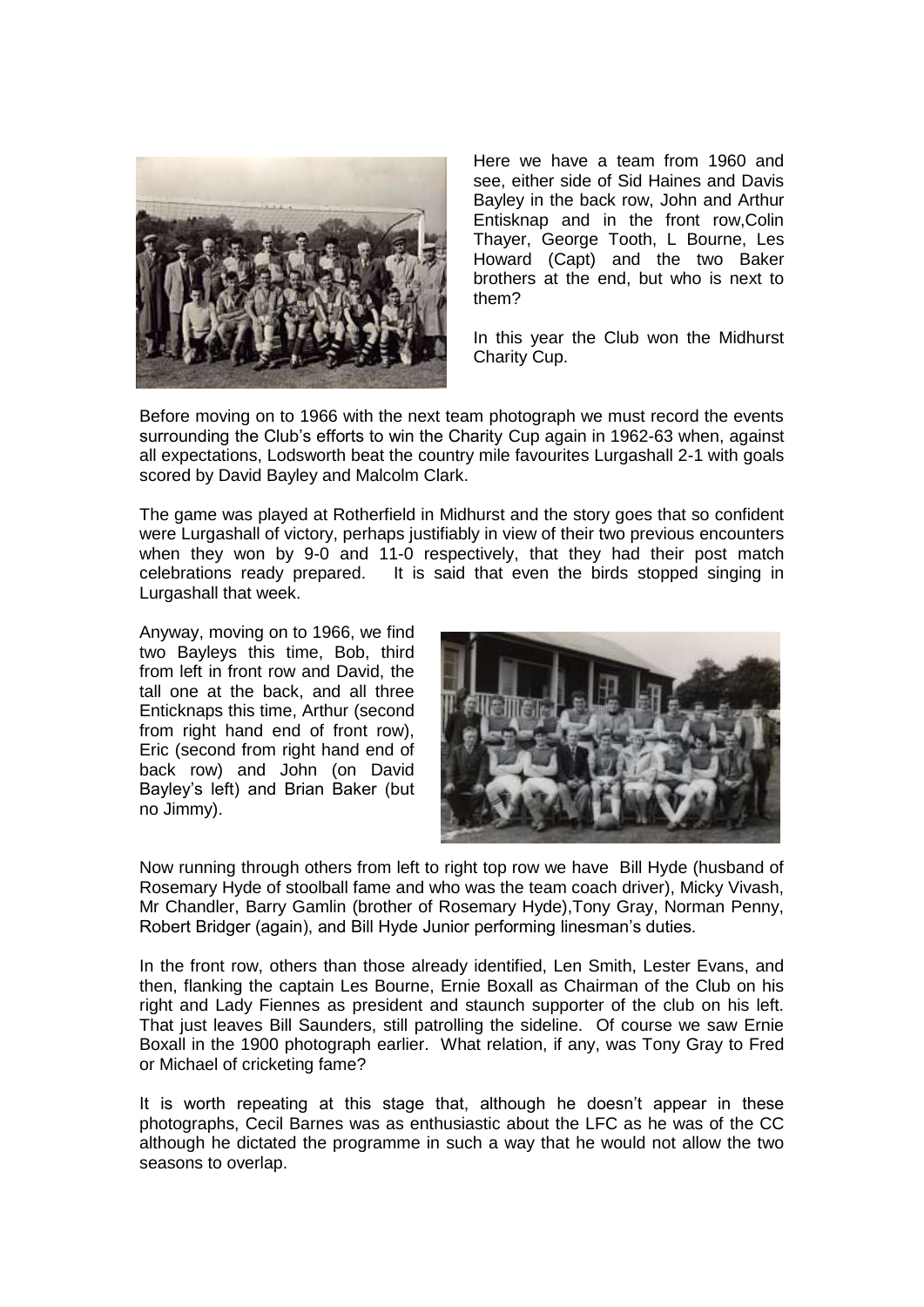At this point, it is also worth remembering others who were contributing to off field activities around this time.

We might start with one Les Clark who, with his wife ran the village shop and, as an additional matter of interest, was Petula Clark's father. One of Les duties, as manager of Lodsworth FC, was to pin up the team sheet for the next match. Now for some years this was pinned up in the Hollist but, following a fracas between Lady Fiennes and the pub dog, team sheets were then directed to be put up on the Parish notice board instead. Another anecdote arising from the team selection was the dismay felt by one Alan Martlow who, having scored five goals one week, was dropped the next. The committee who selected the team in those days were said to have reasoned that he should have scored six!

Today, of course, team members are advised by telephone and, as said before, there are no longer any footballers in the village.

Another character from this period was Alec Rogers who was a cobbler living in Church Lane. It is said that, despite a severe war wound, Alan never missed a home match and no doubt his boot repairing business thrived as a result.



As mentioned earlier the general exodus of the younger local residents led to a gradual influx of outside players but this did not really take hold until the late 70s and into the 80s. However, it is worth recording that the team of 1976 still contained David Bayley, bottom left with Micky Vivash alongside, and Barry Gamlin top left with another Tooth, Colin, alongside. Vic Ledwich (?) peers over the top in a cap whilst most of the others came from Easebourne or Midhurst. We

are now clearly well into the long haired lovers of Liverpool era!

The 1975-76 season was significant for a couple of reasons at least. Firstly this was the year that Lodsworth were runners up in the Midhurst Invitation Cup and, secondly, they were the winners of the Sportsmanship Trophy for the fewest infringements on the field.

Perhaps even more significantly, 1976 was the year of Lodsworths FC's entry into Europe when exchange visits with a German club called SuSa were initiated by Tom and Wilma Newell who should be applauded for their enterprise. These visits take place at Easter every other year with alternating home and away games.

The story goes that when the first of these matches was played it became immediately obvious that Lodsworth were to be the David to SuSa's Goliath. In the event, at half time it was suggested that the goalkeepers changed sides to even things up a bit. How successful that was is doubtful to say and, reading between the lines, the disparate approach of both teams continued through to the post match celebrations with the contrasting attire of the two teams during prize giving.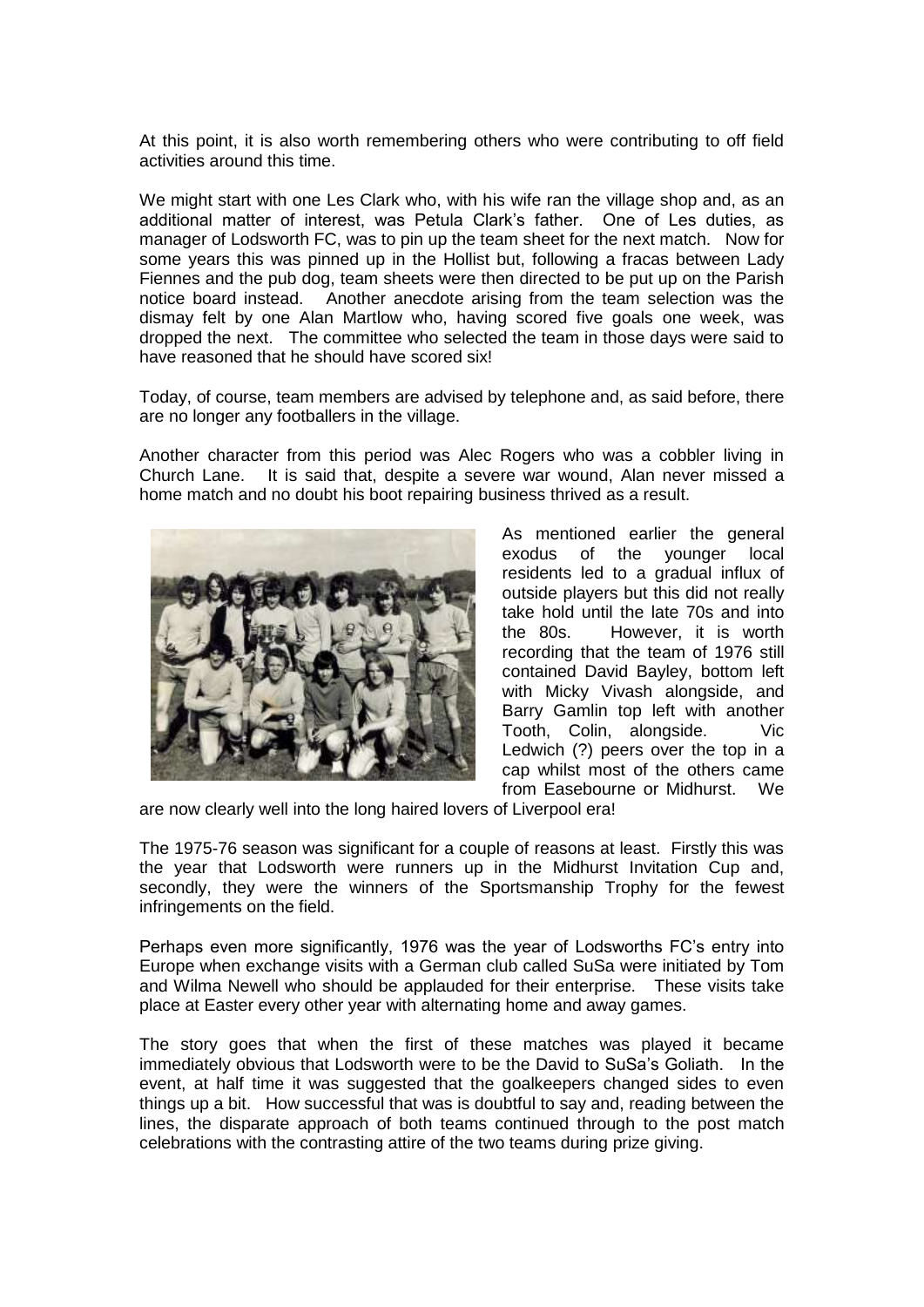Although in subsequent matches efforts were made to select teams of similar standard the real emphasis was aimed at the spirit of friendship – an Anglo-German entente cordiale if you like.

Here we are on the second visit to Germany in 1980 with DB exchanging trophies in the town hall, this picture being reproduced from the local paper at the time. Note the two glasses of schnapps



in front of the Germans and the bottle of lager in front of David!



Preparing for the visit by the Germa<br>ball team are four members of the<br>Committee of Lodwarch Football<br>Roger Hyde, Tom Newell, Vera Bak<br>Wilma Newell,



Moving on two years we see Tom and Wilma preparing a welcome for the Germans aided and abetted by Vera Baker and Roger Hyde, Rosemary's son.

To demonstrate our continuing entry into Europe Lodsworth FC has now continued further exchanges arranged by Tom's son Andrew with a Danish Club called AB 70 in Copenhagen – set up as a means of bringing together older members of the two clubs. The trophy is a splendid Viking helmet.



Just to go back a bit, towards the end of the 70s, although there was an ever increasing number of players from outside the village, there was certainly no loss of enthusiasm and, from 1978-79, the Club has been able to field both a first and second eleven.

Incidentally, this is the 1986 team as hosts to the SuSa team in 1986. Tom Newell is clear of course but, sad to say, there are no Lodsworthian's here.



As a final note, so as to record the position that Lodsworth FC has reached today, the second eleven is currently in the Fifth Division South and the first eleven is in the Second Division South, enjoying its highest position to date. Tom Newell as president of the Club and his son Andrew amongst others continue to give the Club its impetus and are to be applauded for it.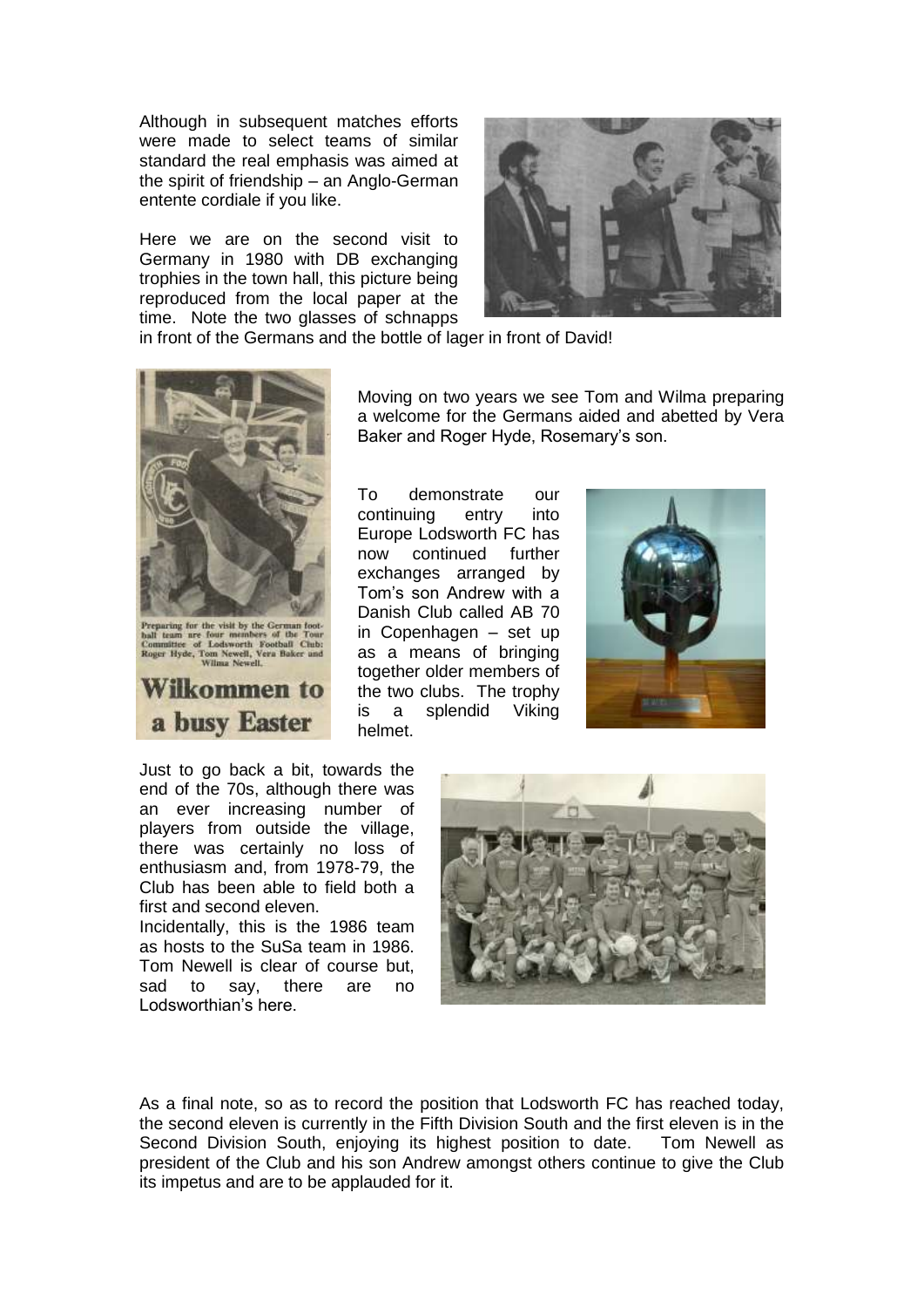# **CHESS**

To conclude the evening's entertainment, if I may call it that, we have quite a fascinating story to tell about Lodsworth's chess prowess in the early part of the last century.

The Lodsworth Chess Club was first formed in 1889 and, according to the late Wilfred Lamb, who was Vicar of St Peter's Church during the 1950s, Lodsworth did at one time have the distinction of fielding two outstanding chess players and ran a well respected chess club.

This we followed up through the Sussex Chess Association where a Brian Denman was able to tell the full story.

The two brilliant players were the brothers Bridger who, being born in Tillington, were well placed to represent either Petworth or Lodsworth Chess Clubs and did so at different times. The brothers were small farmers and the story goes, however apocryphal, that they played blind chess with each other when ploughing. Blind chess, of course, is played without a board and requires tremendous powers of concentration as well as memory. Anyway, they were said to have done this by ploughing in opposite directions and, when crossing, one would call out his move which would be replied to by the other on their next crossing.

Now, getting to the wider field, Brighton, as you well know, has long been the venue for international chess tournaments and, in the1891 Chess Congress held at the Pavilion, the Petworth team included the two Bridgers and went on to win the recently introduced Mc Arthur's Cup, bringing this prestigious trophy to West Sussex for the first time. Shortly after this the Petworth club went into decline whereupon I am pleased to report that the two Bridgers transferred their allegiance to Lodsworth.



Not a lot seems to have happened around the time of the first WW but, moving forward to 1921 we find Lodsworth reaching its zenith by winning the Mc Arthur Cup in its own right. And here we see William Bridger sitting on the left and James Bridger sitting on the right.

What is of particular interest here is the presence of  $-$  yet again  $-$  a couple

of Tooths second and third from the right on the top row. The Tooth family must surely win the Victor Ludorum for their all round contribution to Lodsworth sports in the twentieth century!

But back to the remarkable Bridgers for a moment. Let alone their contributions as team members, as individuals they both won the Sussex County Championship: James in 1893 and William in 1926.